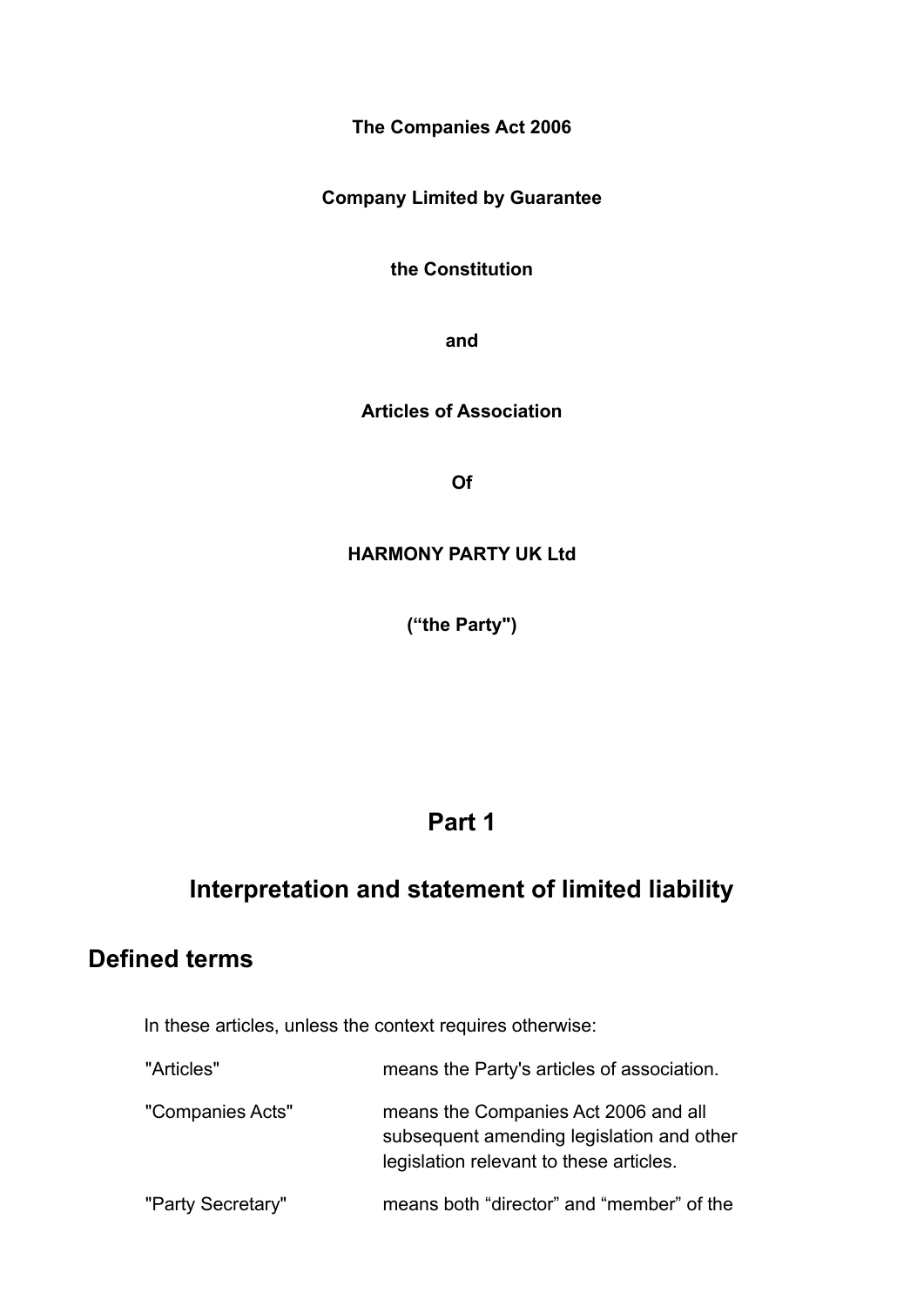|                       | Society, with the meanings as given in section<br>112 of the Companies Act 2006; also a member<br>of the Secretarial Committee                                                                                                                        |
|-----------------------|-------------------------------------------------------------------------------------------------------------------------------------------------------------------------------------------------------------------------------------------------------|
| "Document"            | includes, unless otherwise specified, any<br>document sent or supplied in electronic form.                                                                                                                                                            |
| "Hard copy form"      | has the meaning given in section 1168 of the<br>Companies Act 2006.                                                                                                                                                                                   |
| "Ordinary resolution" | has the meaning given in section 282 of the<br><b>Companies Act 2006</b>                                                                                                                                                                              |
| "Participate"         | in relation to a meeting of the Secretarial<br>Committee, has the meaning given in article 10.                                                                                                                                                        |
| "Special resolution"  | has the meaning given in section 283 of the<br>Companies Act 2006.                                                                                                                                                                                    |
| "the Membership"      | at all times refers to the body of those persons<br>who pay a subscription fee to the Party in return<br>for the right to democratic participation in that<br>Party and does not carry the meaning given in<br>section 112 of the Companies Act 2006. |
| "Member"              | at all times refers to a person who pays a<br>subscription fee to the Party in return for the right<br>to democratic participation in that Party, and<br>does not carry the meaning given in section 112<br>of the Companies Act 2006.                |

#### **Construction of articles**

Unless the context otherwise requires, other words or expressions contained in these articles bear the same meaning as in the Companies Acts as applicable on the date when these articles become binding on the Party.

A reference in these articles to any act or matter relating to the Secretarial Committee shall, at any time there is only a single Party Secretary, be construed in terms that the single Party Secretary has the powers stated for multiple Party Secretaries. Accordingly any provision requiring a particular number of Party Secretaries shall be considered to be satisfied by a single Party Secretary. This article should be removed automatically at midnight, January 1<sup>st</sup>, 2022.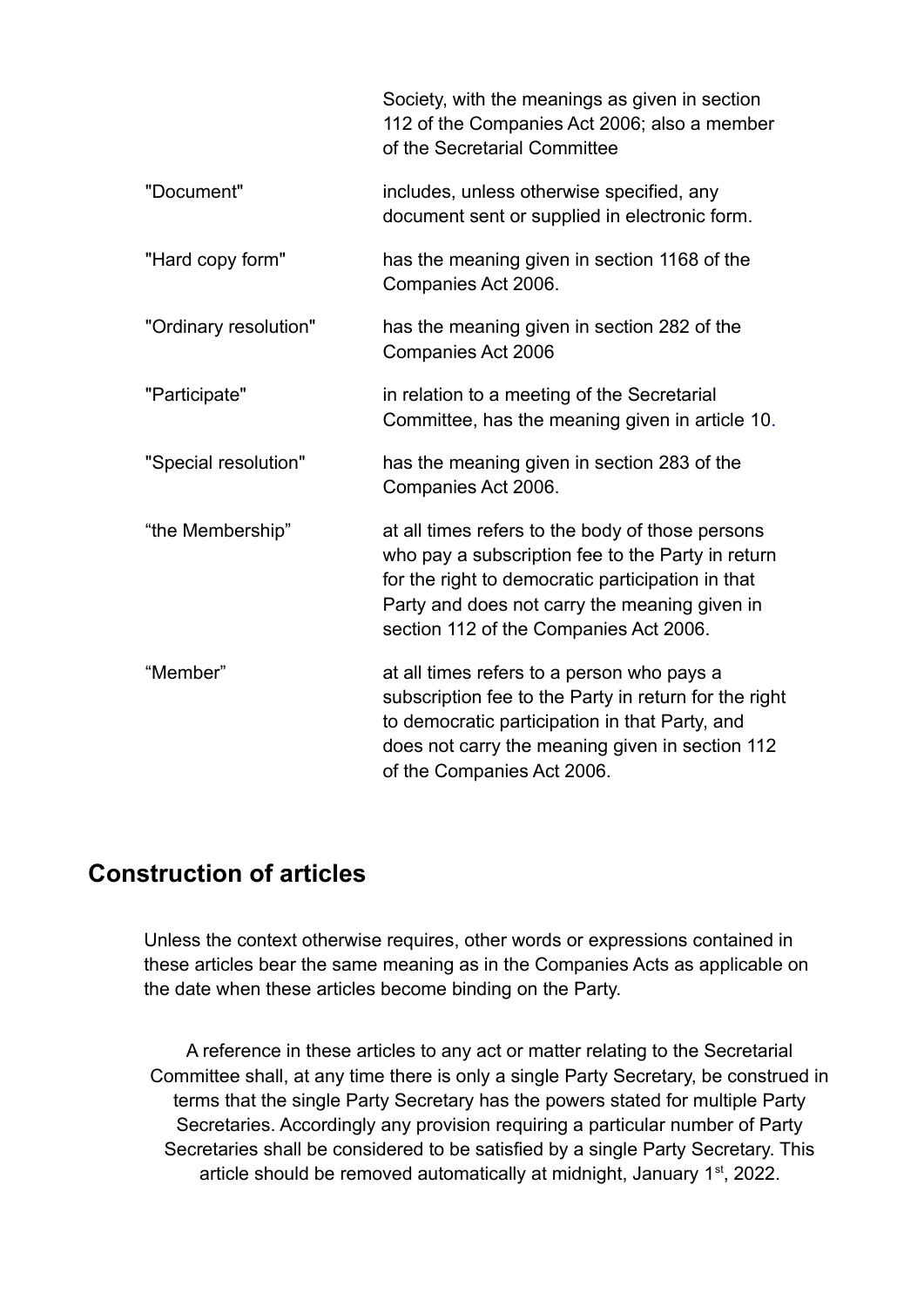### **Part 2**

## **Establishment and Purpose of the Party**

This document establishes the Harmony Party as a political party and,

establishes as its purpose the maintenance and organisation of the Harmony Party as an organisation that seeks the election of persons with Party Membership to both local and national government in the United Kingdom of Great Britain and Northern Ireland (hereafter referred to as "the Nation"), and,

establishes the primacy of Party Consensus in the governance of the Party in the framework laid out in this document, and asserts that Party Consensus may only be sought in the precise manner laid out in these articles, and,

establishes an end to socioeconomic inequality, or "class society", without harm to any member of any prior class of that society, as a constitutionally obligated policy of the Party without binding Party Consensus in any fashion as to the method of implementation of that goal beyond that established in the Ethical Kernel of these articles (Part 3).

# **Part 3 - The Ethics of the Party and Consensus ("The Ethical Kernel")**

This document binds the Party and all forms of its Consensus in these ways:

firstly, all Consensus of Assemblies and all Party Consensus must seek to be guided in all things first by compassion, then by the pursuit of justice, and never the other way around, and

secondly, all Consensus of Assemblies and all Party Consensus must seek never to take a decision which will result directly in unavoidable injury to a human being, and must not, through inaction, allow human beings or humanity to come to harm, and

thirdly, the Party must act transparently, so both the Membership and the Public may understand its workings and purposes, and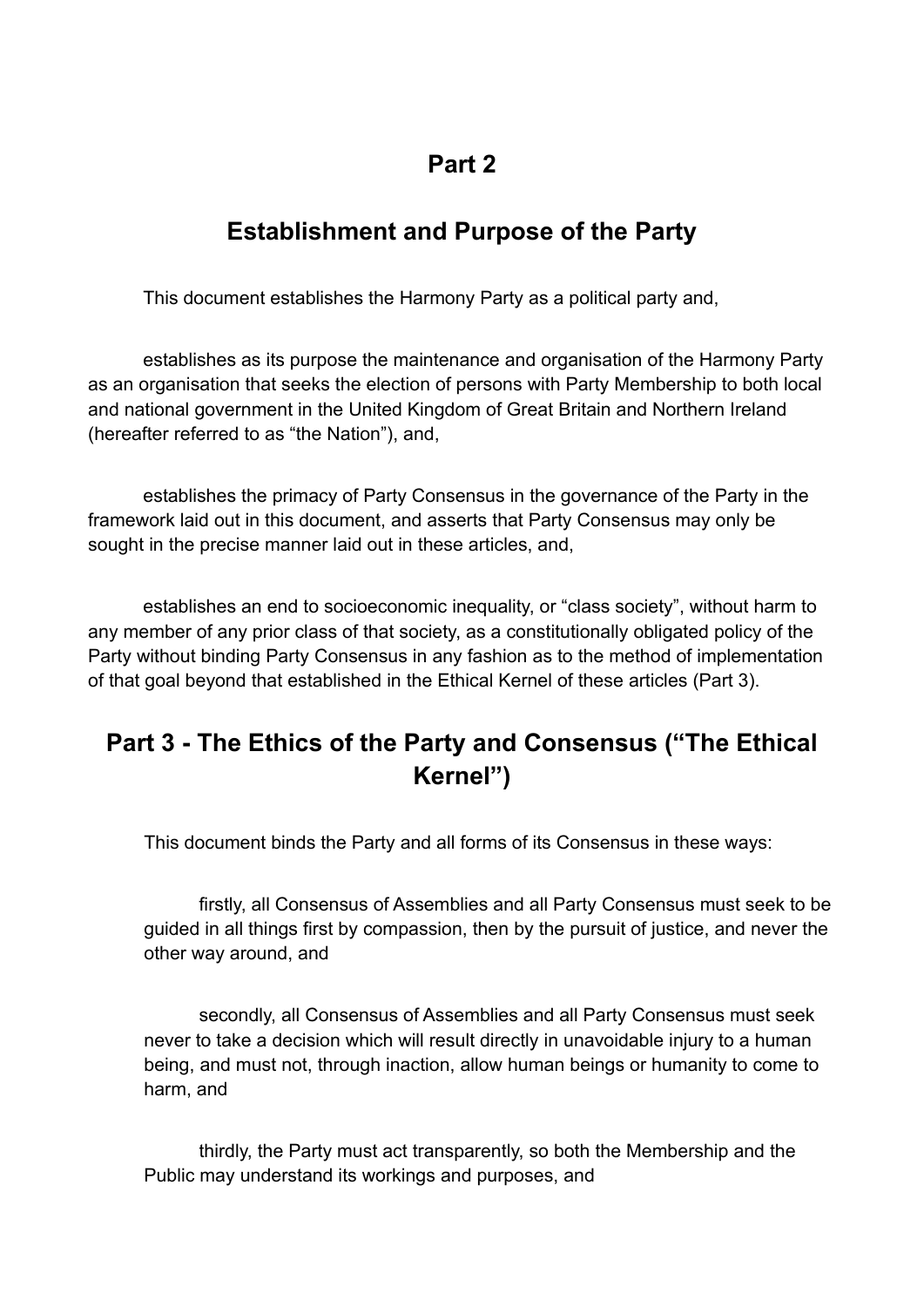fourthly, Party Officials must always act in accordance with the Consensus of relevant Assembllies and Party Consensus, except where such action would conflict with this Part, the "Ethical Kernel".

The Party is founded upon principles elaborated from the proponents of socialism, communism, and anarchism, and is in perpetuity socialist, and in perpetuity in support of the principles of mutual aid, and the right to both a just value upon and a fair say with regards one's own labour; we commit in perpetuity the Party to democracy by consensus decisionmaking.

both Members and Officers of the Party must not:

engage in any behaviour that is anti-social, prejudicial, racist, sexist, ableist, homophobic, transphobic, hateful, or which constitutes bullying or harassment, and must further not engage in inducement or incitement towards any of the preceding. Any such behaviour will be reviewed for harm by the Committee of Resolutions in accordance with these articles and may result in expulsion from roles or the Membership. If the Secretaries of Resolution rule in initial consideration that the breach would be of high harm if true (which is not an indication of guilt itself), then the Member will be suspended until the end of the investigation by the Party. Please see the Annexe for specific guidance on disciplinary proceedings.

The entirety of this Part (Part 3) of the articles are hereby declared the only portion of the Party to be utterly permanent, for as long as the Party exists, and any change here that is not in addition not just to the letter but the spirit of the intentions of the articles is to be assumed a dissolution of the Party. *To be clear: no mechanism exists for changing the Ethical Kernel, but mechanisms do exist for expanding its scope and raising its bar.*

Any living human individual may donate to the Party, but they may not donate more than £500 per calendar year. Any individual who is found to pass money to another individual to circumvent this limitation will be subject to expulsion after fair application of the Party disciplinary process.

Organisations, societies, and corporations are ordinarily barred from donating to the Party except with the express exceptional permission of the Membership as a result of a Party Thing. Foreign organisations (being those which are not registered in the Nation) are expressly forbidden from donating, as are individuals who are non-dom status in relation to the Nation.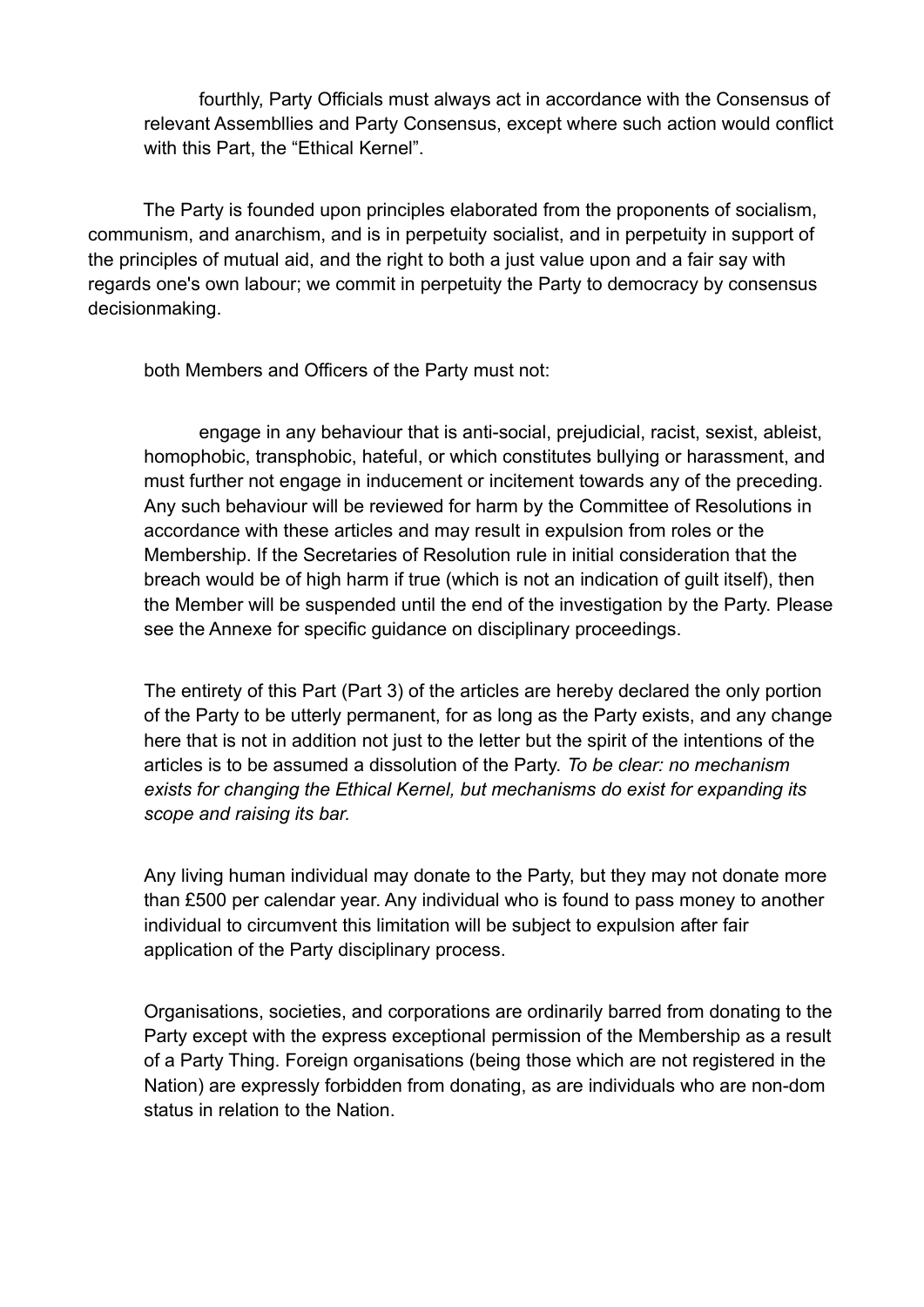#### **Part 4 – The Membership of the Party**

The Membership shall lead the Party by way of consensus, and the structure of the Party defined in these articles shall lay out the means by which consensus of the Membership is obtained.

Members shall pay a subscription fee, the lowest possible extent of which is to be determined by the Treasury Working Group, but which shall never be greater than a reasonable percentage more than the cost of taking the fee, and, should the cost be zero, the lowest subscription shall be nought pounds and one pence. If no specific minimum fee is set, it will default to £2 per quarter or £8 per year. This article should and can freely be edited whenever the Financial Working Group modifies the minimum fee, but only the values of the minimum fee.

Members are asked to sustain and promote the decisions of Party Consensus, but the principle of reasonable free speech pertains, and they must not be abridged by the Party or Party Officials in any way.

Membership of the Party is is broadly incompatible with membership of or affiliation with other political parties, but it is not prohibited by the Party. However, members of other political parties may not hold Office in the Party, and are barred from candidacy under the Party banner. It is noted for clarity that most other political parties do not allow co-membership.

Members may only be individuals; only individuals may be Members. Organisations and societies are not viewed as individuals for the purpose of Party Membership – they are forbidden to join. Their own members, however, are free to join as individuals.

The Party may, by Consensus, elect to prevent members of certain organisations from joining the Party if those organisations are

believed by Party Consensus to be formed for the purpose of spreading hate or violence, regardless of the nature of that hate;

observed to be repeatedly hostile to the Party, rendering cross-party cooperation impractical until de-escalation has occurred;

both the Secretarial Committee and the Committee of Resolutions may trigger a Party Thing to determine whether an organisation should be proscribed under these articles, on the above bases alone.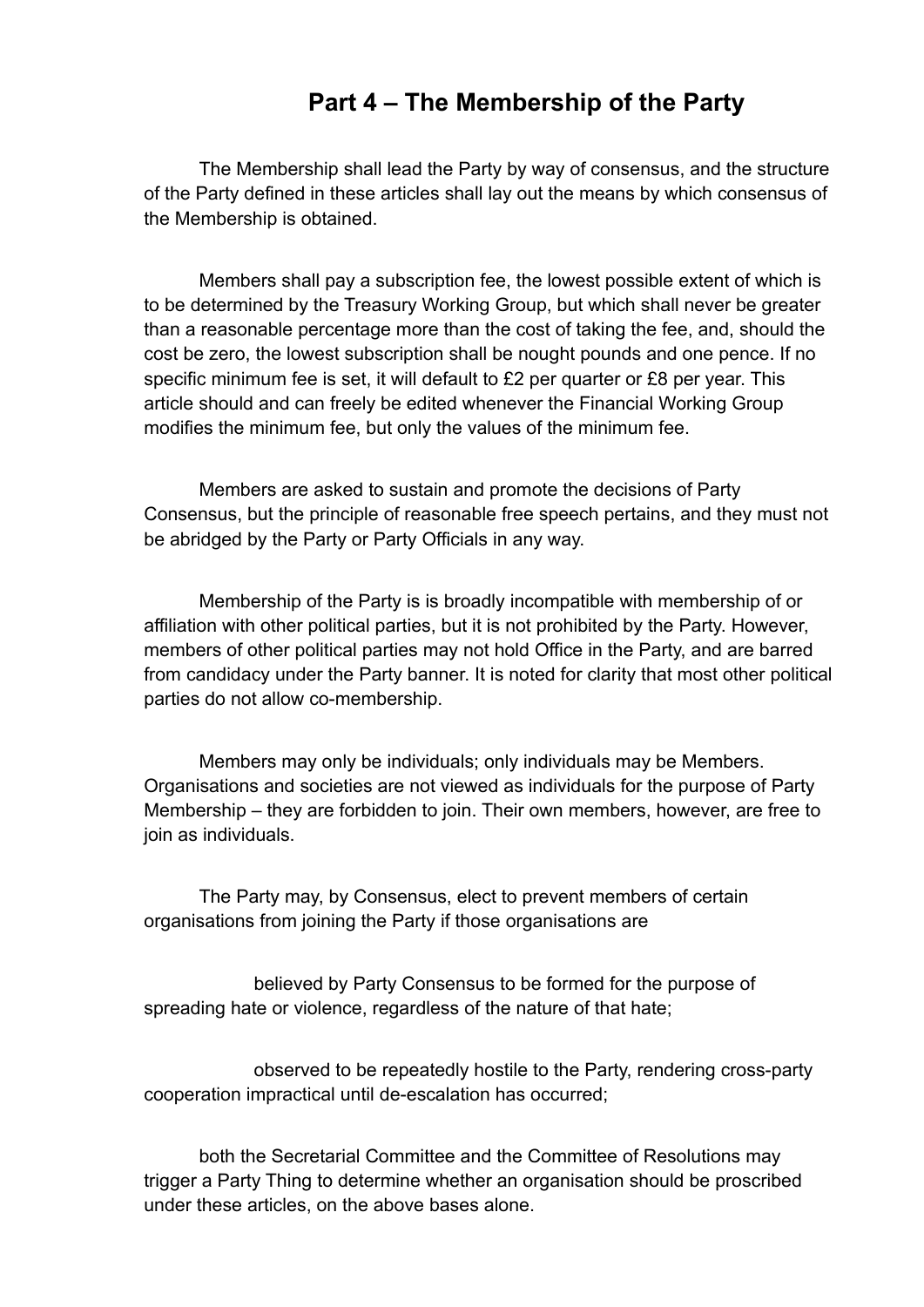## **Part 5 – The Structures of The Party**

The Party is composed of;

the Membership, who form Consensus by decisions of Assembly and Party;

in turn composed of the Assemblies: being the Committees and Working Groups detailed in these articles, as well as those formed ad-hoc by decisions of Consensus;

the Officers of the Party, being the Secretaries of the Working Groups and Committees, who are responsible for supporting the organisation of those bodies,

the Secretarial Committee, being composed of the Party Secretaries, who are also Officers of the Party, who aid in the execution of the decisions of Party Consensus, supporting the organisation and if necessary formation of the Working Groups and the Committees, and own the Company in Trust for the Membership, to whom each 1 share shall be issued at the start of their term (and which shall be returned to the Party upon leaving their post for issue to any replacement) and which shall be:

the General Secretary,

the Secretary of the Committee for Resolutions,

the Secretary of the Operational Working Group,

the Treasurer,

the Secretary for the Constituency Societies,

the Secretary of the Media Working Group,

the Secretary for the Constructive Activism Working Group;

the affiliates of the Party, who may be any kind of organisation, company, cooperative, society, or indeed political party which agrees to the Ethical Kernel of the Party as a guiding principle (and therefore refutes hate). Affiliates of the party are not required to donate (though they are free to do so), but they do not have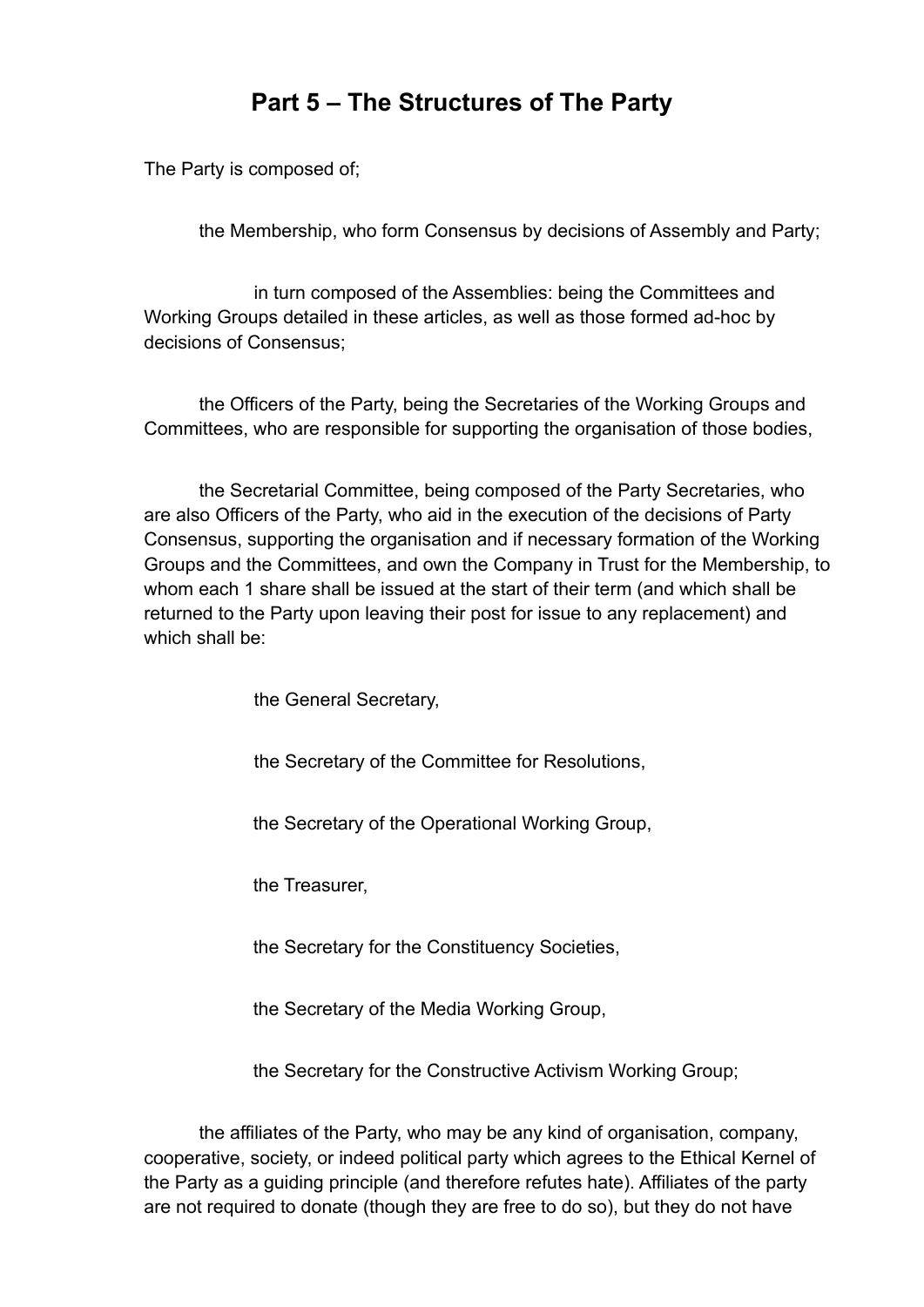voting rights as organisations: they may (within limitations determined by the current recorded body of Ongoing Consensus, as recorded by the Operational Working Group, and published by the Media Working Group) however be invited to, and seek to be invited to, send representatives to speak at both Assembly and Party Consensus decisionmaking events.

### **Part 6 – Committees and Working Groups**

Committees are defined as ad-hoc combinations of Working Groups. Committees have one Secretary and three Deputy Secretaries who may assume the role of the Secretary at the discretion of the Secretary, or in the absence of the Secretary during necessary assembly of the Committee. Membership in the assembly of a Committee requires

membership of a Working Group that forms that Committee. Members may join the assembly of more than one Committee, provided they are an active member of an appropriate Working Group.

Working Groups, whether defined in this document as permanent or not, are ad-hoc assemblies of Members with specific remits, with responsibility for organisation of the assembly and responsibility for ensuring the democratic process partially resting in a Secretary elected by the assembly of that Working Group (and any interested Members), but also in the assembly of the Members within the Working Group itself.

The means of decision-making for Working Groups shall be, with certain exceptions, Assembly Consensus.

Where those exceptions apply (as detailed elsewhere in this constitution), the only viable alternative is Party Consensus. Working Groups may choose (by Assembly Consensus) to appoint Deputy Secretaries to aid the Secretary in organisational matters but the Secretary may not make such appointments unilaterally.

The Secretary of any Committee or Working Group is responsible for recordkeeping.

The Secretaries of the Working Groups and Committees are obligated to take minutes of all assemblies, whether physical or digital, and may delegate that to a Member of the Party who is not necessarily a member of the Working Group assembly. They may delegate this responsibility so long as the delegation does not result in dereliction.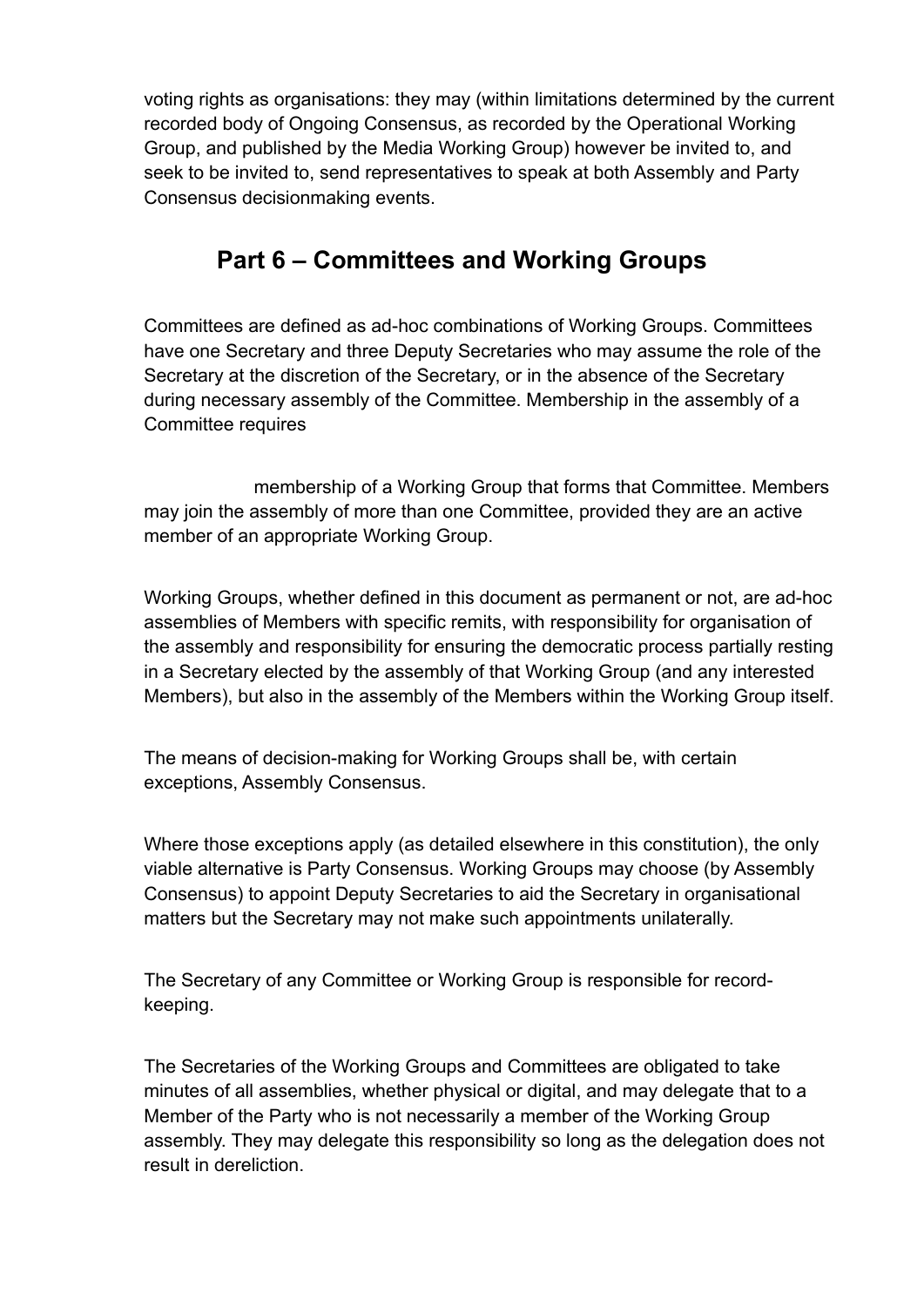The Secretaries of Committees and Working Groups must maintain lists of all active assembly members.

Secretaries of Committees and Working Groups may remove inactive members from assembly lists as they see fit to aid the working of their Committee or Working Group, but they must reinstate any member who requests it, immediately. Members, including Party Secretaries, may not vote in two different Committee assemblies within the same three months.

There shall be permanent and defined Committees and Working Groups, but the Membership is free to form further Working Groups and Committees as per Party or Assembly Consensus; as such Working Groups may create new Working Groups as per their own consensus, but those Working Groups exist only in the Party context as long as they are active and operating. Ad-hoc Working Groups are subject to the same rules as permanent Working Groups. Working Groups may be formed at the discretion of Members. It is suggested that 4 is enough to form a Working Group.

Working Groups may also agree, by multi-group Preferendum, whether to form a co-operating Committee, if it is agreed that those Working Groups have a strong intersection of interest.

The permanent Working Groups are:

the Working Group for Finance, responsible for oversight of the finances of the Party, appointment & oversight of the Financial Officers, and oversight for all payrolling;

 the Operational Working Group, responsible for upholding the Constitution of the Party (and therefore referral to the Committee for Resolutions), enforcing the Constitution of the Party, and supporting the other Working Groups organisationally by way of providing expertise, data, and other non-financial resources;

the Media Working Group, responsible for Party communications, both responsible for the hiring of, and co-operating with & oversight of any staff that the Party may hire for this role ("the Media Team").

the Constituency Working Groups, which are geographically organised, and into which all Members are sorted upon joining the Party.

The permanent Committees of the Party are: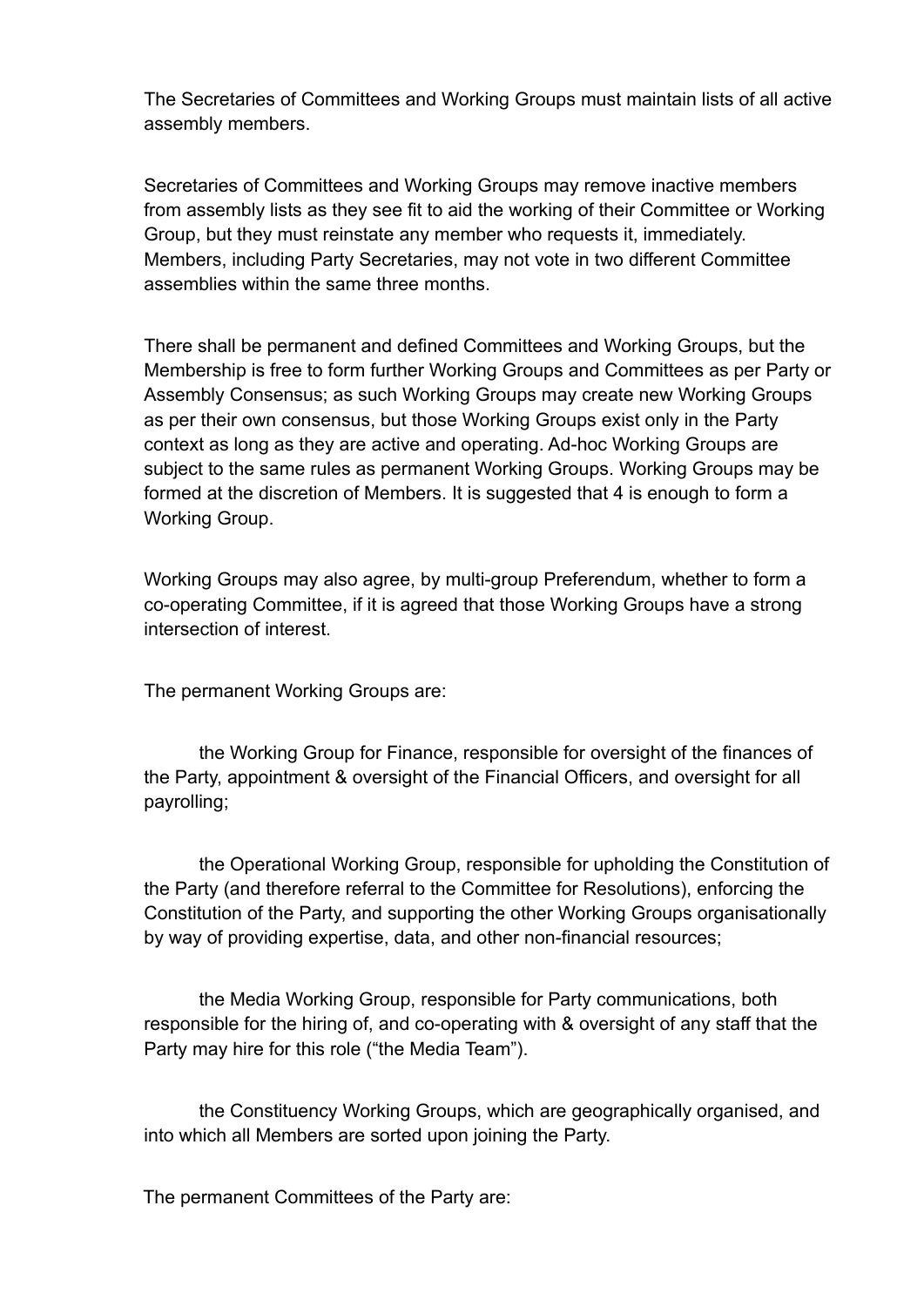The Committee for Resolutions, comprising the Operational Working Group, the Financial Working Group, and the Party Secretaries, but never to be chaired by a Party Secretary. The Committee shall

at all times ensure the appointment of three of its assembly (who are not otherwise Party Officials) to the positions of Secretaries of Resolution.

The Secretaries of Resolution shall chair all Party disciplinary hearings unless they must recuse under these articles.

the Foundational Committee is a Committee comprised of the Operational Working Group and the Financial Working Group. Its first duty is to facillitate communication between the Operational and Financial "wings" of the Party, but also has obligation to support the Operational Working Group in the founding of Working Groups.

the Party Policy Society is a Committee which handles communication for, as well as supporting the ad-hoc Policy Working Groups ecosystem with organisational effort and labour;

the Constituency Societies Committee is a Committee supporting and comprising Nationwide Constituency Working Groups, and is responsible for organising the establishment of Constituency Working Groups for any UK constituency which lacks one;

the Constructive Activism Societies Committee is a Committee supporting and responsible for forming Constructive Activism Working Groups or Societies, which will campaign on whatever issues their consensus selects;

the Committee for Policy Presentation comprises the Party Policy Society, the Constituency Societies Committee, and the Media Working Group; it organises collaboration between all three of these to ensure good communication of both efforts to obtain, and the results of efforts to obtain, Consensus - to the Membership and the Public. The committee also provides material and labour support to those Working Groups where possible.

### **Part 7 - Party Secretaries**

Subject to these articles, where necessary, the Party Secretaries are responsible for the day-to-day management of the Party in trust of the Membership of the Party, in line with their roles as Officers of the Party, but they must seek to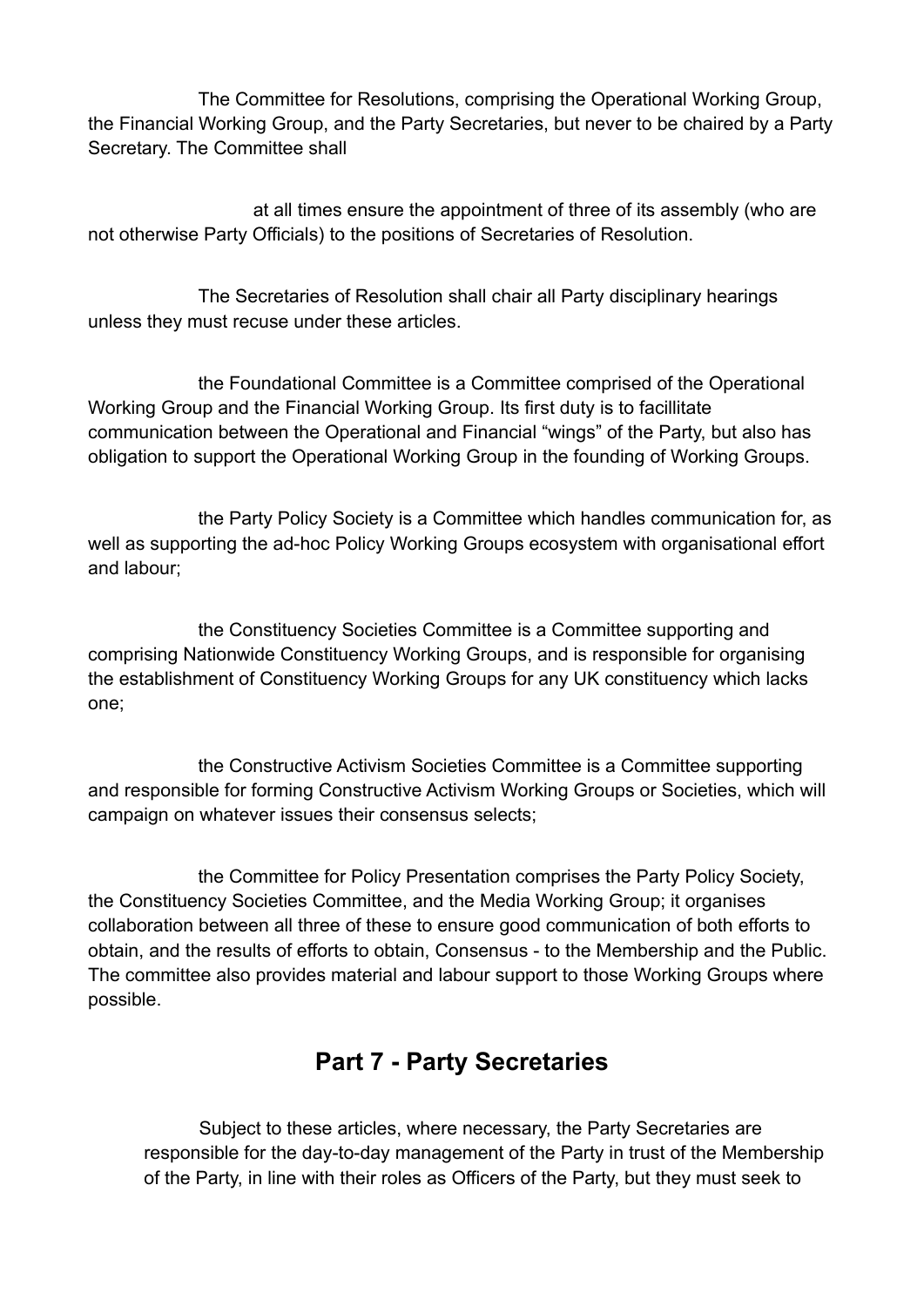delegate Party work to the Membership via the Working Groups and Committees insofar as this is feasible or advisable.

An individual Party Secretary may not delegate their power as a Party Secretary to another person except by proxy or by the appointment of an alternate Party Secretary as provided for in the Party Constitution.

The Party Secretaries (later, including any Whips) may instruct any person to take any action in agreement with Party Consensus so long as this is neither in breach of this document or the law of the Nation, so long as this action is not contrary to the social interest.

The Party Secretaries may invite the attendance of any person to a meeting of the Party Secretaries and to address the meeting.

The general rule about decision-making by Party Secretaries is that any decision of the Party Secretaries outside of their role as Secretaries must win a vote at a meeting (following the rules for votes in Part 9 of this document), or be provably as a direct consequence of a decision arising from a qualifying Assembly Moot or Party Thing.

A decision may take the form of a resolution in writing, copies of which have been signed by each eligible Party Secretary or to which each eligible Party Secretary has otherwise indicated agreement in writing.

A decision may not be taken in accordance with this article if the eligible Party Secretaries would not have formed a quorum at such a meeting.

A decision of the Party Secretaries on any contractual matter not in direct accordance with established Party Consensus must be ratified by the passing of a special resolution of the Party Secretaries in a Secretarial Committee meeting, whether physical, postal, or digital. The Treasurer must always be present and holds the deciding vote in case of a tie in such decisions regardless of other provisions in this document.

Any Party Secretary may propose a written resolution by giving written notice to the other Party Secretaries.

A Party Secretary's written resolution is adopted when all the Party Secretaries who would have been entitled to vote on such resolution if it had been proposed at a meeting of the Party Secretaries have: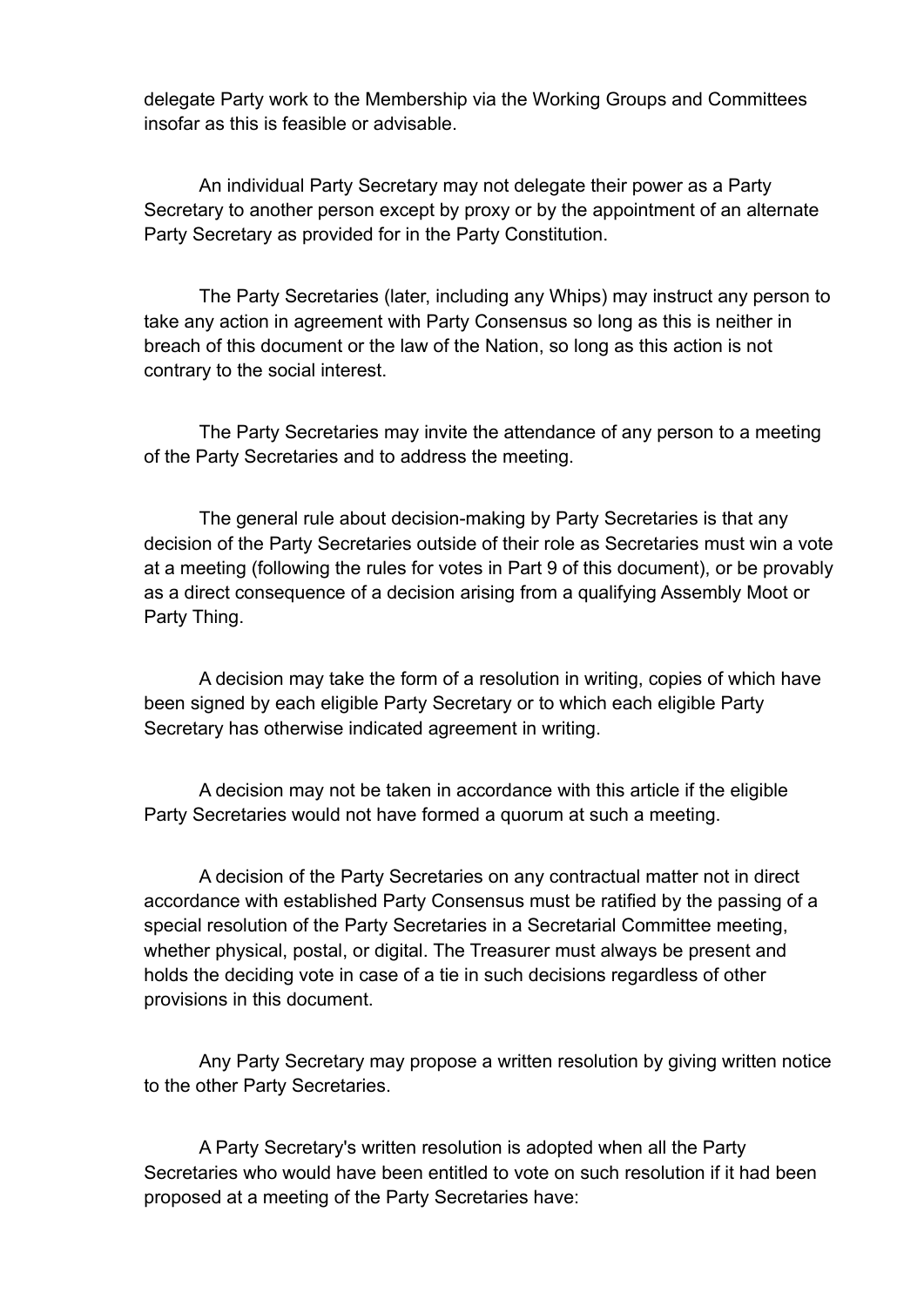signed one or more copies of it; or

otherwise indicated their agreement to it in writing.

A Party Secretary's written resolution is not adopted if the number of Party Secretaries who have signed it is less than the quorum for Party Secretaries' meetings.

Any Party Secretary may call a Party Secretaries' meeting by giving notice of the meeting to the other Party Secretaries.

Notice of any Party Secretaries' meeting must indicate:

its proposed date and time;

where it is to take place; and

if it is anticipated that Party Secretaries participating in the meeting will not be in the same place, how it is proposed that they should communicate with each other during the meeting.

Written notice of a Party Secretaries' meeting must be given to each Party Secretary.

Notice of a Party Secretaries' meeting need not be given to Party Secretaries who waive their entitlement to notice of that meeting, by giving notice to that effect to the Party not more than three days before the date on which the meeting is held. Where such notice is given after (in good faith that it could not have been given before) the meeting has been held, that does not affect the validity of the meeting, or any of the business conducted at it, unless a Party Secretary should appeal that they have been unfairly excluded; this appeal should be lodged with the Comittee for Resolutions at the earliest possible date.

Subject to the articles, Party Secretaries participate in a Party Secretaries' meeting, or part of a Party Secretaries' meeting, when:

the meeting has been called and takes place in accordance with the articles, and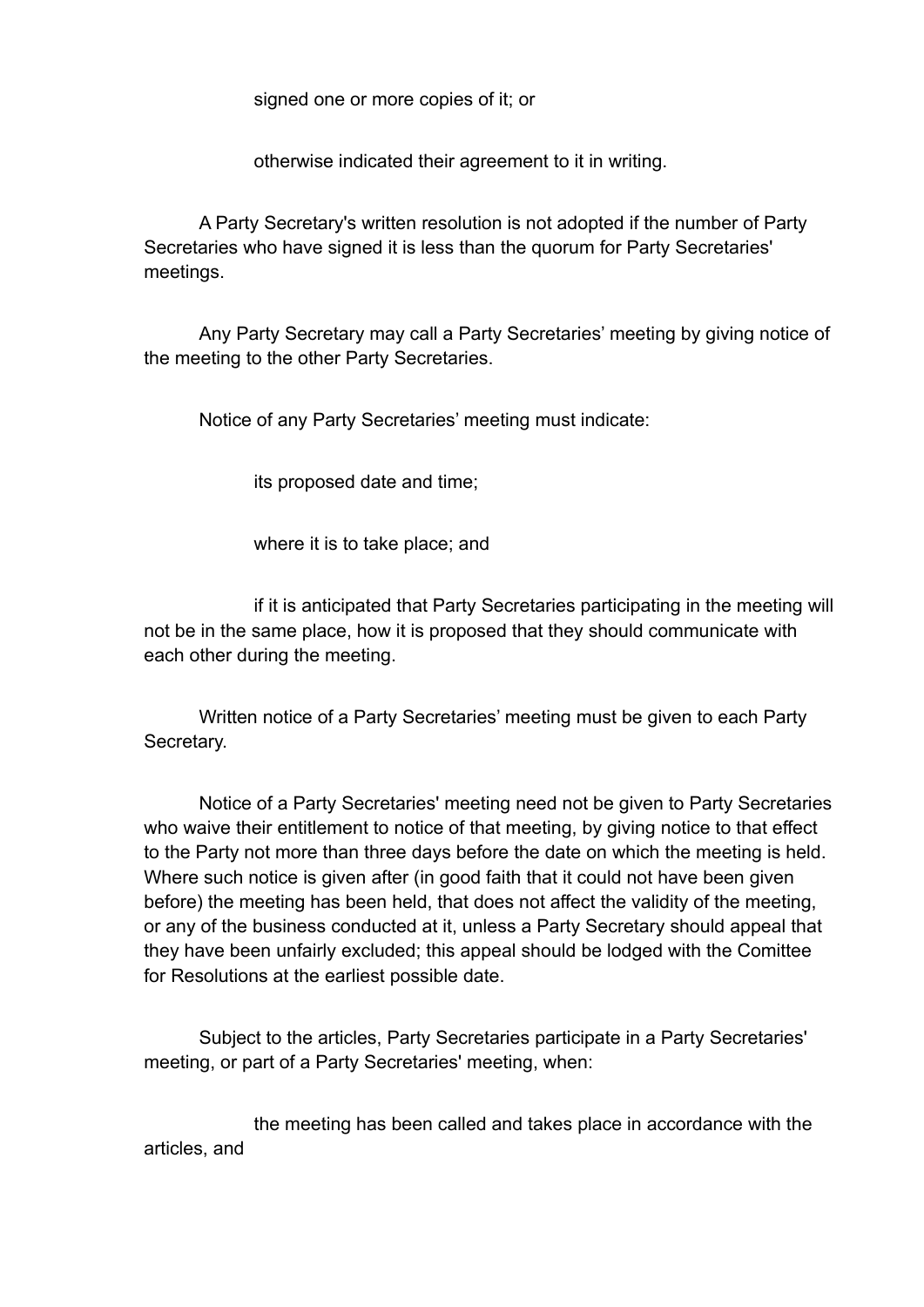they can each communicate to the others any information or opinions they have on any particular item of the business of the meeting.

In determining whether Party Secretaries are participating in a Party Secretaries' meeting, it is irrelevant where any Party Secretary is or how they communicate with each other.

If all the Party Secretaries participating in a meeting are not in the same place, they may decide that the meeting is to be treated as taking place wherever any of them is.

At a Party Secretaries' meeting, unless a quorum is participating, no proposal is to be voted on, except a proposal to call another meeting.

 The quorum for Party Secretaries' meetings may be fixed from time to time in Secretarial Committee meetings of the Trustees except that a quorum must never be less than two, and unless otherwise fixed it is two.

 If the total number of Party Secretaries for the time being is less than the quorum required, the Party Secretaries must not take any decision other than any decision required to enable the election of the appropriate Party Officials by the Membership and the assemblies of the appropriate Working Groups.

The chair of Party Secretaries' meetings shall be the General Secretary of the Party, elected as indicated by the Party Constitution.

The person so appointed for the time being shall be known as the chairperson, for the duration of that meeting.

If the chairperson is not participating in a Party Secretaries' meeting within ten minutes of the time at which it was to start, the participating Party Secretaries may appoint one of their number to chair it.

In the event of equality of votes for and against a resolution, the chairperson shall not have a casting vote. Instead, a Party Consensus decision-making event will be called on the matter.

But this does not apply if, in accordance with the articles, the chairperson or other Party Secretary is not to be counted as participating in the decision-making process for quorum or voting purposes.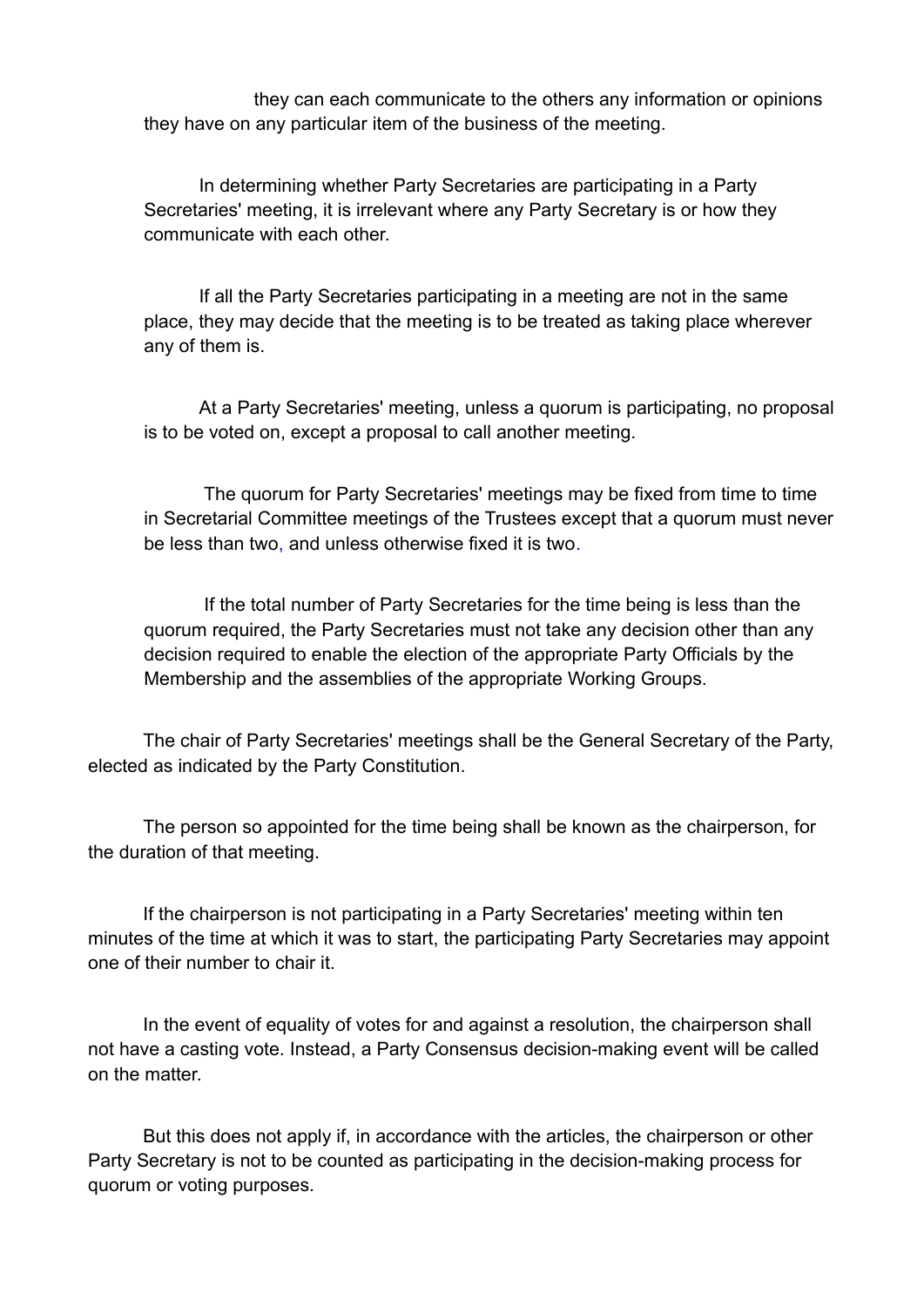If a proposed decision of the Party Secretaries is concerned with an actual or proposed transaction or arrangement by the Party in which a Party Secretary is interested, that Party Secretary is not to be counted as participating in the decision-making process for quorum or voting purposes.

Last previous sub article shall not apply in any one of the following circumstances, that is to say when:

the Party by ordinary resolution dis-applies the provision of the articles which would otherwise prevent a Party Secretary from being counted as participating in the decision-making process; or

the Party Secretary's interest cannot reasonably be regarded as likely to give rise to a conflict of interest.

For the purposes of this article, references to proposed decisions and decision making processes include any Party Secretaries' meeting or part of a Party Secretaries' meeting.

If a question arises at a meeting of Party Secretaries as to the right of a Party Secretary to participate in the meeting (or part of the meeting) for voting or quorum purposes, any business of the meeting relevant to the participation shall be adjourned for no longer than to allow sufficient time for the secretary to give notice of the adjourned date. The first business at the adjourned meeting shall be as to the entitlement of those present to vote on the adjourned question.

If at the adjourned meeting the question remains unresolved, the Party Secretaries shall call a Secretarial Committee meeting of the Party, for the purpose of resolving the issue.

The Party Secretaries must ensure that the Party keeps a record, in soft copy, for as long as the Party remains extant, of copies of all resolution, minutes of all proceedings of Secretarial Committee meetings and of every decision taken by the Party Secretaries.

A person ceases to be a Party Secretary as soon as:

that person ceases to be a Party Secretary by virtue of any provision of the Companies Act 2006 or is prohibited from being a Party Secretary by law, or their term in their Secretarial Role comes to an end and they either do not seek re-election or fail to be re-elected, and when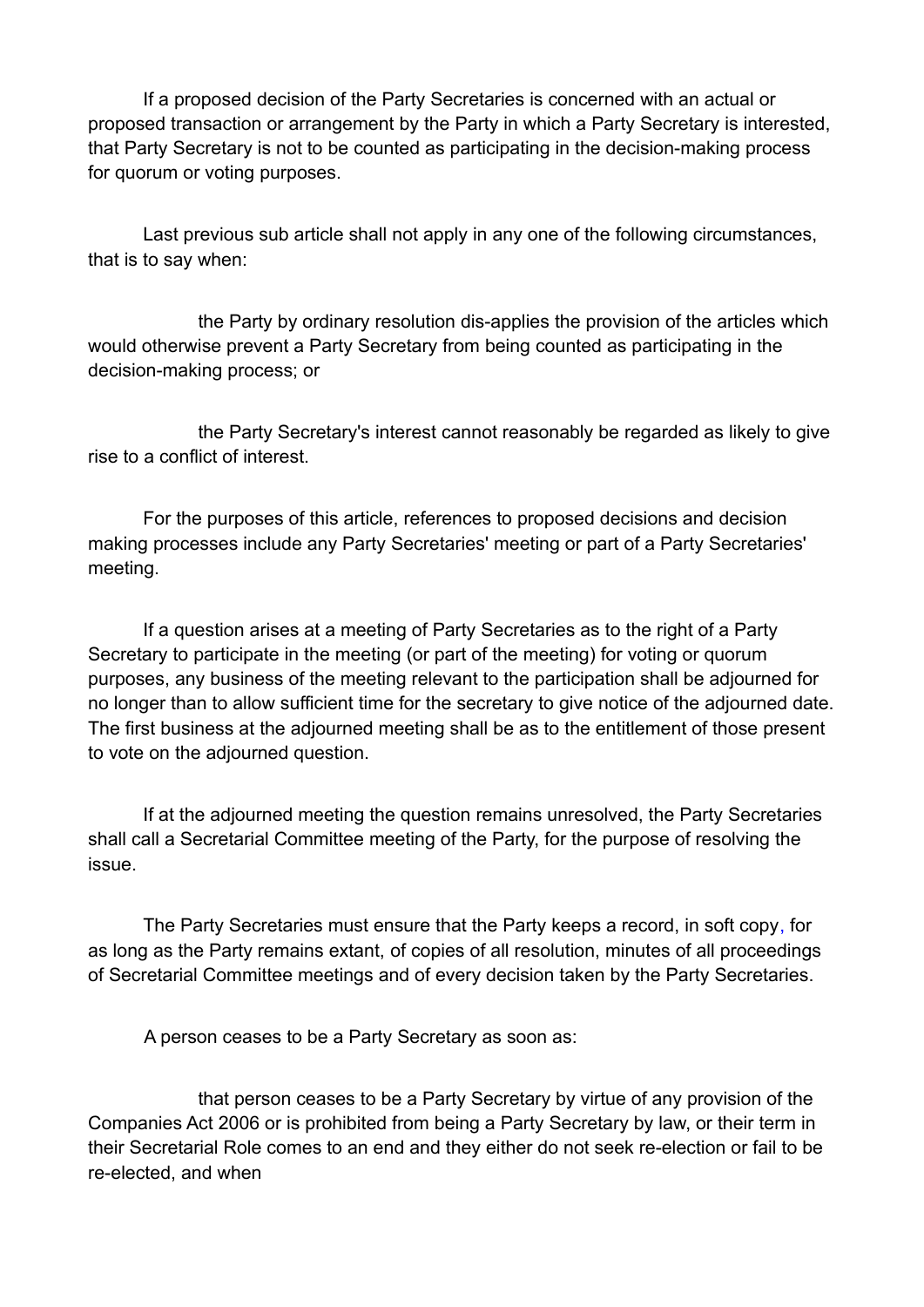a bankruptcy order is made against that person (the other Party Secretaries may in this instance however vote to instead suspend from their post the relevant Party Secretary and then re-evaluate whether to reinstate them after a unanimously agreed time period);

a composition is made with that person's creditors generally in satisfaction of that person's debts; (the other Party Secretaries may in this instance however vote to instead suspend from their post the relevant Party Secretary and then re-evaluate whether to reinstate them after a unanimously agreed time period);

a registered medical practitioner who is treating that person gives a written opinion to the Party stating that person has become physically or mentally incapable of fulfilling their duties as Party Secretary and may remain so for more than three months (confirmation being at the discretion of the Secretaries of Resolution);

notification is received by the Party from the Party Secretary that the Party Secretary is resigning from their Secretarial Role, and such resignation has taken effect in accordance with its terms;

it is found by consensus of the Party's Committee of Resolutions, or by judgement of a disciplinary hearing by the Secretaries of Resolution, that a Party Secretary be removed as a Party Secretary with immediate effect.

"By default", Party Secretaries shall not receive renumeration of any kind other than expenses from the Party as a result of their role as a Party Secretary. However,

the Financial Working Group may, by consensus of that assembly, overrule this article with the approval of the Committee of Resolutions (by consensus of that assembly in turn), and order the Secretarial Committee to pass a resolution awarding renumeration. The wording of that resolution shall be determined by consensus of the Secretaries of Resolution.

the Party may re-imburse a Party Secretary for payments reasonably made by them in the course of discharging their responsibilities to the Party; all such expenses must be reported to the Financial Working Group in whatever format the Financial Working Group requires. The Committee of Resolutions is empowered to view such documentation at any time, without question, immediately.

every Party Secretary has the right to speak at a Secretarial Committee meeting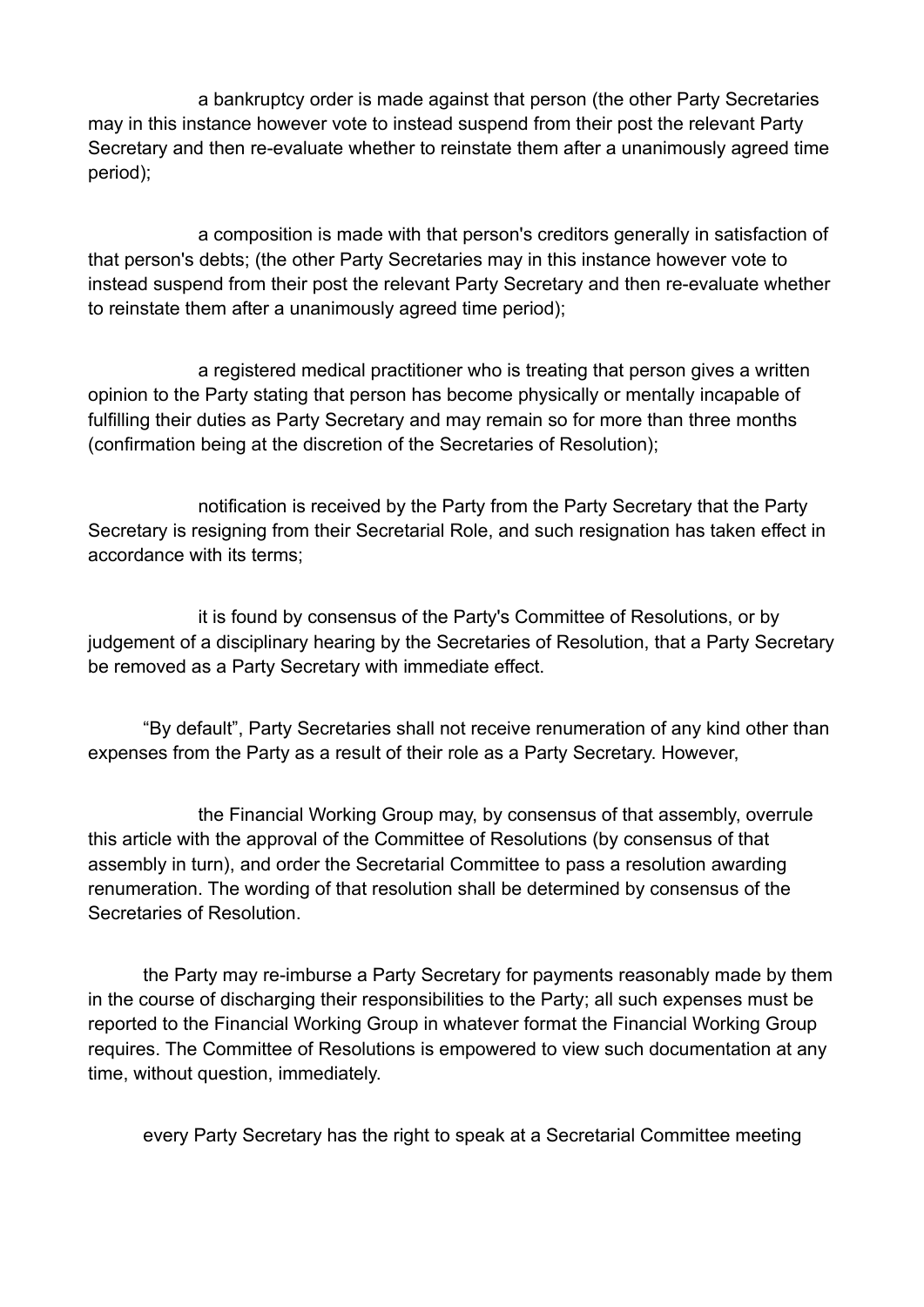the General Secretary or chairperson of a Secretarial Committee meeting may declare that the subject matter of a Party Secretary's speech is not relevant to a matter on the agenda and may refuse to allow that person to continue to speak, but this may be nullified by quorum after a vote called by any Party Secretary other than the speaker.

the Party Secretaries may make whatever arrangements they consider appropriate to enable those attending a Secretarial Committee meeting to exercise their rights to speak or vote at it, including making arrangements for postal or electronic voting.

two or more persons who are not in the same place as each other attend a Secretarial Committee meeting if their circumstances are such that if they have (or were to have) rights to speak and vote at that meeting, they are (or would be) able to exercise them.

notice of every Secretarial Committee meeting must be given to every Party Secretary, and such documentation must be equally available to Members of the Party, and accordingly the provisions of section 313(1) of the Companies Act 2006 shall not apply to the proceedings of the Party.

No business other than the appointment of the chairperson of the meeting is to be transacted at a Secretarial Committee meeting if the persons attending it do not constitute a quorum.

The quorum for Secretarial Committee meetings may be fixed from time to time by an ordinary resolution, except that:

a quorum must never be less than two, unless there are fewer Party Secretaries currently appointed than that number, and unless otherwise fixed it is two.

if there is a General Secretary, then the General Secretary shall chair a Secretarial Committee meeting if present and willing to do so. In the event of no General Secretary being in role, then either the Secretary of the Committee for Resolutions or the Secretary for the Society of Policy shall act as the chair.

the person chairing a meeting in accordance with this article is referred to as "the chairperson of the meeting".

the chairperson of the meeting may permit any other person who is neither a Member of the Party, nor otherwise entitled to exercise the rights of a Member in relation to a Secretarial Committee meeting, to attend and speak at a Secretarial Committee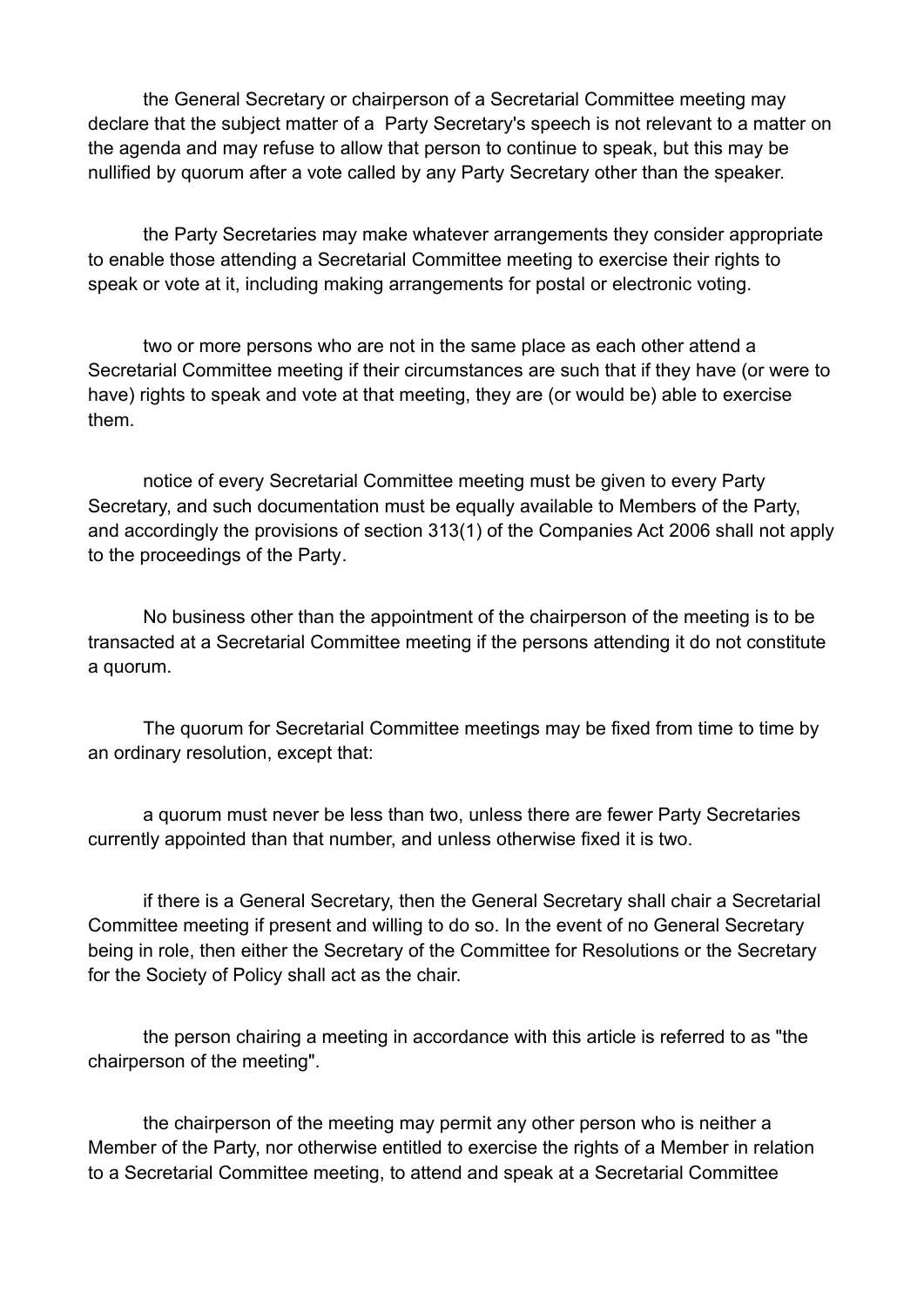meeting, but any such individual must not be present, and must not take part in, any direct decision-making or vote.

if the persons attending a Secretarial Committee meeting within half an hour of the time at which the meeting was due to start do not constitute a quorum, or if during a meeting a quorum ceases to be present, the chairperson of the meeting must adjourn it.

the chairperson of the meeting may adjourn a Secretarial Committee meeting at which a quorum is present if either:

the meeting consents to an adjournment, or

it appears to the chairperson of the meeting that an adjournment is necessary to protect the safety of any person attending the meeting or ensure that the business of the meeting is conducted in an orderly manner.

the chairperson of the meeting must adjourn a Secretarial Committee meeting if directed to do so by the meeting.

When adjourning a Secretarial Committee meeting, the chairperson of the meeting must:

either specify the time and place to which it is adjourned or state that it is to continue at a time and place to be fixed by the Party Secretaries, and

have regard to any directions as to the time and place of any adjournment which have been given by the meeting.

if the continuation of an adjourned meeting is to take place more than 14 days fter it was adjourned, the Party must give at least 7 clear days' notice of it (that is, excluding the day of the adjourned meeting and the day on which the notice is given):

to the same persons to whom notice of the Party's Secretarial Committee meetings is required to be given, and

containing the same information which such notice is required to contain.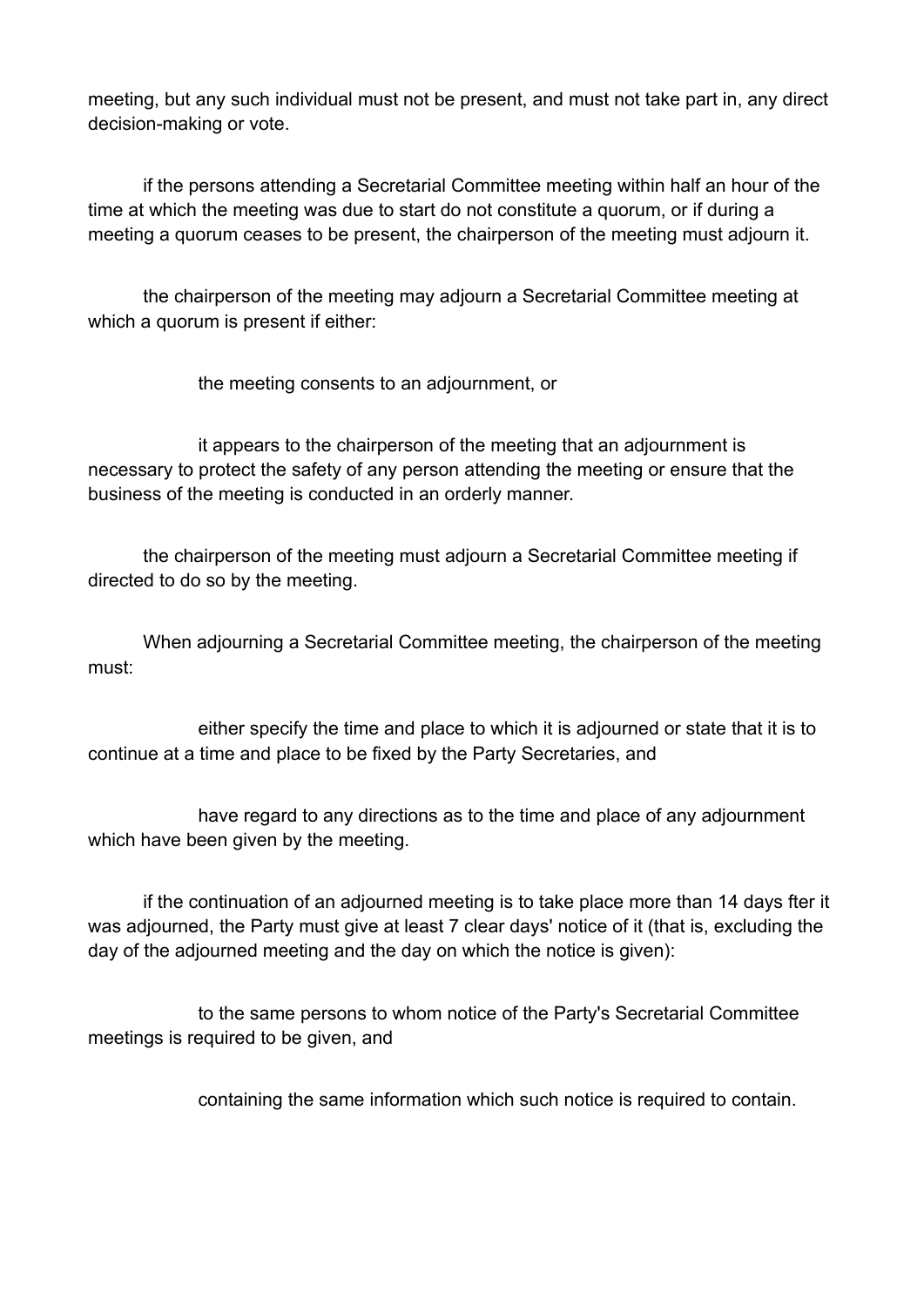no business may be transacted at an adjourned Secretarial Committee meeting which could not properly have been transacted at the meeting if the adjournment had not taken place.

at a Secretarial Committee meeting the chairperson must first put each resolution not originating from Party Consensus (as defined in the Party Constitution) to the vote by a show of hands. If the resolution is carried unanimously, that result is final. If a resolution is not carried unanimously, the chairperson shall put it to a vote as provided for in the voting rules of this document.

any resolution originating from and written by Party Consensus will simply be accepted by the Party Secretaries and passed unanimously, in line with their duty to operate the Party in Trust of the Members.

An ordinary resolution to be proposed at a Secretarial Committee meeting may be amended by ordinary resolution if:

notice of the proposed amendment is given to the Party in writing by a person entitled to vote at the Secretarial Committee meeting at which it is to be proposed not less than 48 hours before the meeting is to take place (or such later time as the chairperson of the meeting may determine), and

the proposed amendment does not, in the reasonable opinion of the chairperson of the meeting, materially alter the scope of the resolution.

A special resolution to be proposed at a Secretarial Committee meeting may be amended by ordinary resolution, if:

the chairperson of the meeting proposes the amendment at the Secretarial Committee meeting at which the resolution is to be proposed, and

the amendment does not go beyond what is necessary to correct a grammatical or other non-substantive error in the resolution.

#### **Part 8 – Rules for Secretaries**

Secretaries are responsible for the organisation of their Working Group or Committee. They are elected. The manner of their election shall be a Assembly Consensus of the assembly of their own Working Group or Committee (plus all interested Members), except in the case of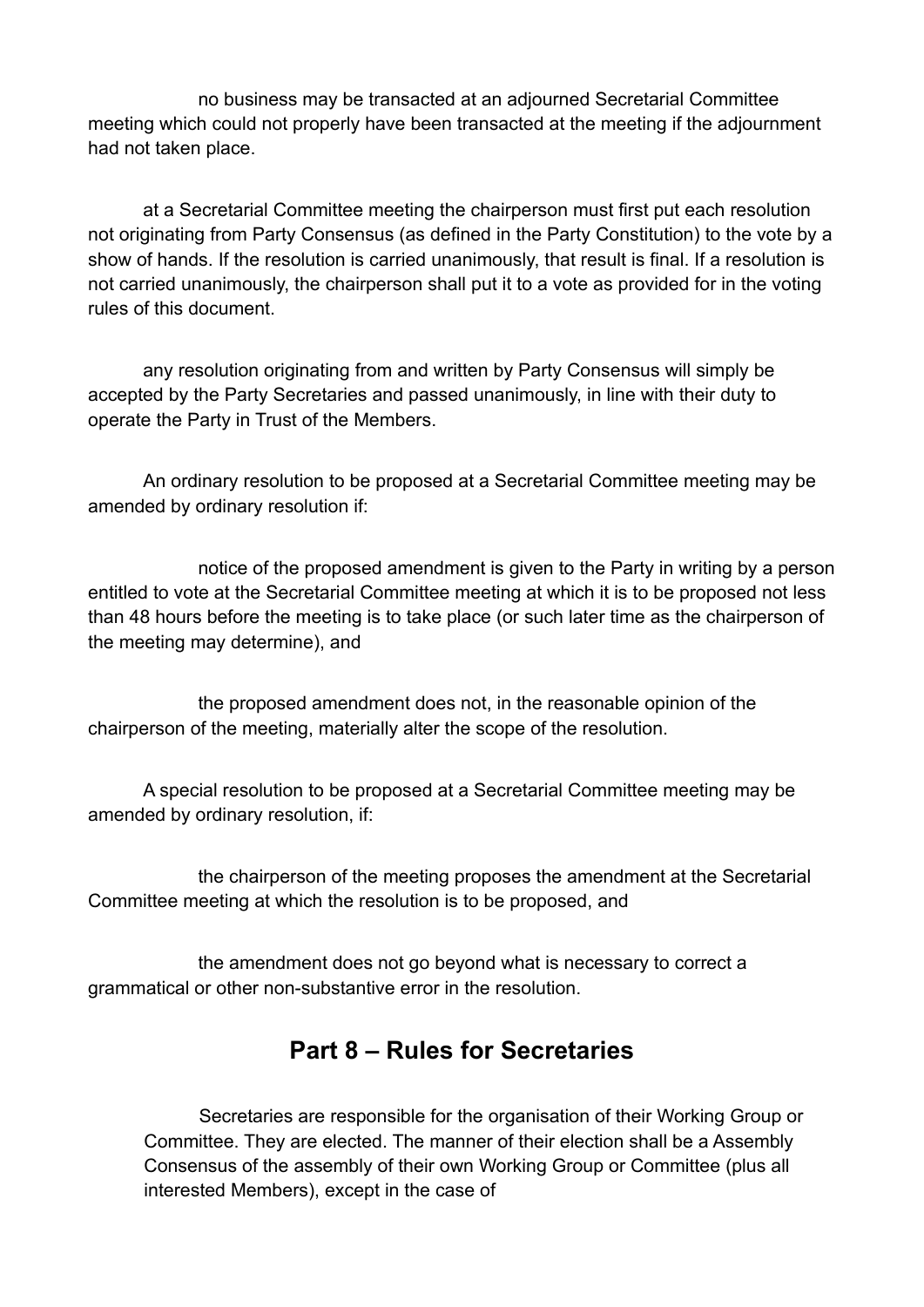the General Secretary, being elected by Party Consensus;

the Secretaries of Resolution, being elected by Party Consensus;

the Secretary for the Party Policy Society, being elected by Party Consensus;

the Treasurer, being appointed by the Financial Working Group with the approval of the Committee of Resolutions;

the Representative of Local Government Officials, appointed by election of all local government officials whom are Party Members;

the Commons Representative of the Harmony Parliamentary Party, being elected by Party Consensus if no Party Official is a Member of Parliament.

Secretaries are afforded some leeway as to the specific approach of organisation of their own specific working group. However, in so doing, they must at all times adhere to

the Ethical Kernel of this document;

the same standards required of Party Secretaries with regards transparency and recording of meetings, Preferenda, and all Party-related discussions. Secretaries may delegate these duties as they see fit to Members of the Party in their Working Group or Committee's assembly

any further resolutions on ethics passed by the Secretarial Committee on the direct recommendation of consensus of the Committee of Resolution, or further resolutions on ethics passed by the Secretarial Committee on behalf of Party Consensus, which must be added to an annexe to this document in a timely fashion (and require no confirming vote of the Membership provided there is no objection within 7 days of any non-suspended Party Member).

rules for Secretaries may be added to a special Annexe ("Extra Rules for Secretaries") by decision of a Party Thing. Any three Secretaries may call the Party Thing so long as they have the support of the Secretary of the Operational Working Group.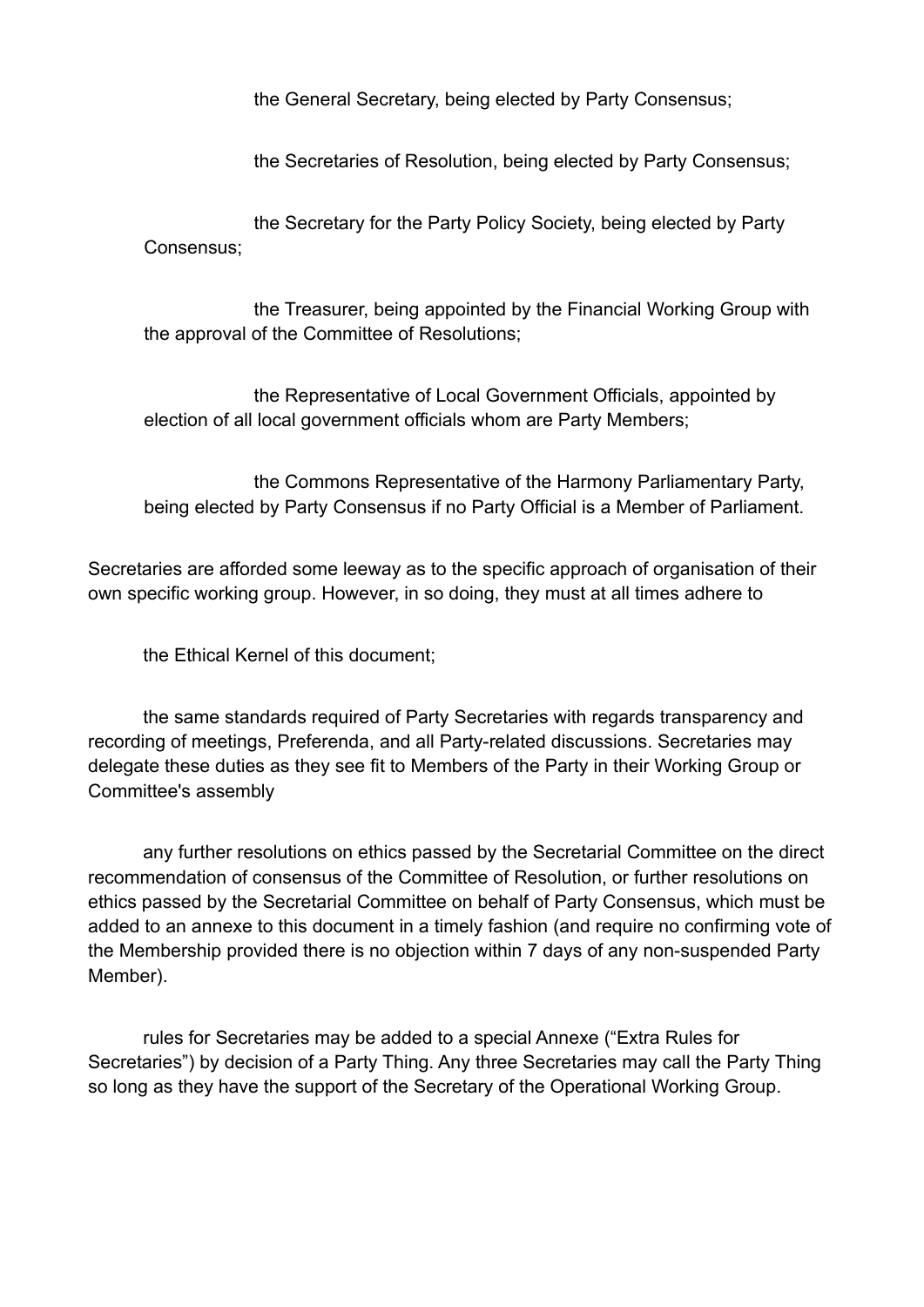### **Part 9 – Party Democracy: Consensus**

all decisions taken by all Party bodies – whether Working Groups or Committees of any kind – must be decided by Consensus. All Members who are not suspended have the right to participate in all debates and voting, except where that voting is not otherwise restricted by their Office as per these articles;

however, there is no minimum participation, and interested parties must ensure their own participation.

nonetheless it is required that Officers of the Party do their utmost to ensure that all Members are well informed of all decisions in which they make take an interest and the Media Working Group, the Operational Working Group, and the General Secretary, have especial obligation to ensure this and must collaborate to achieve maximum participation in both discussion and decision-making.

Consensus is hereby defined as a process and the result of a process of democratic decision-making that fits into one of two categories, potentially culminating in a ballot utilising the STAR voting system, and no other voting system:

first, that of a Moot, being the method of arriving at the consensus of an Assembly (being the body of a Working Group or Committee, plus any other interested Member participants);

Second, that of a Party Thing, being the method of arriving at the consensus on some specific issue for the entire Party.

Consensus arising from a Moot may be considered Party Consensus if it is produced by any Working Group which is considered to have primary remit for that decision by its purpose. For example, the Disability Activism Society leads on disability issues in entirety, but if the DAS does not take the lead on an issue, the Policy Society for Disability may do so instead.

Members may call for either kind of decision-making process ("Assembly Moot" or "Party Thing") by:

iin the case of an Assembly Moot, any gathering which obtains quorum for the assembly (which is 4, unless that assembly has a population greater than 30, in which case quorum at least 15% of the total or whatever quorum established by that assembly – which, again, must be at least 15%) shall be considered a Moot, whether online or offline or any combination thereof;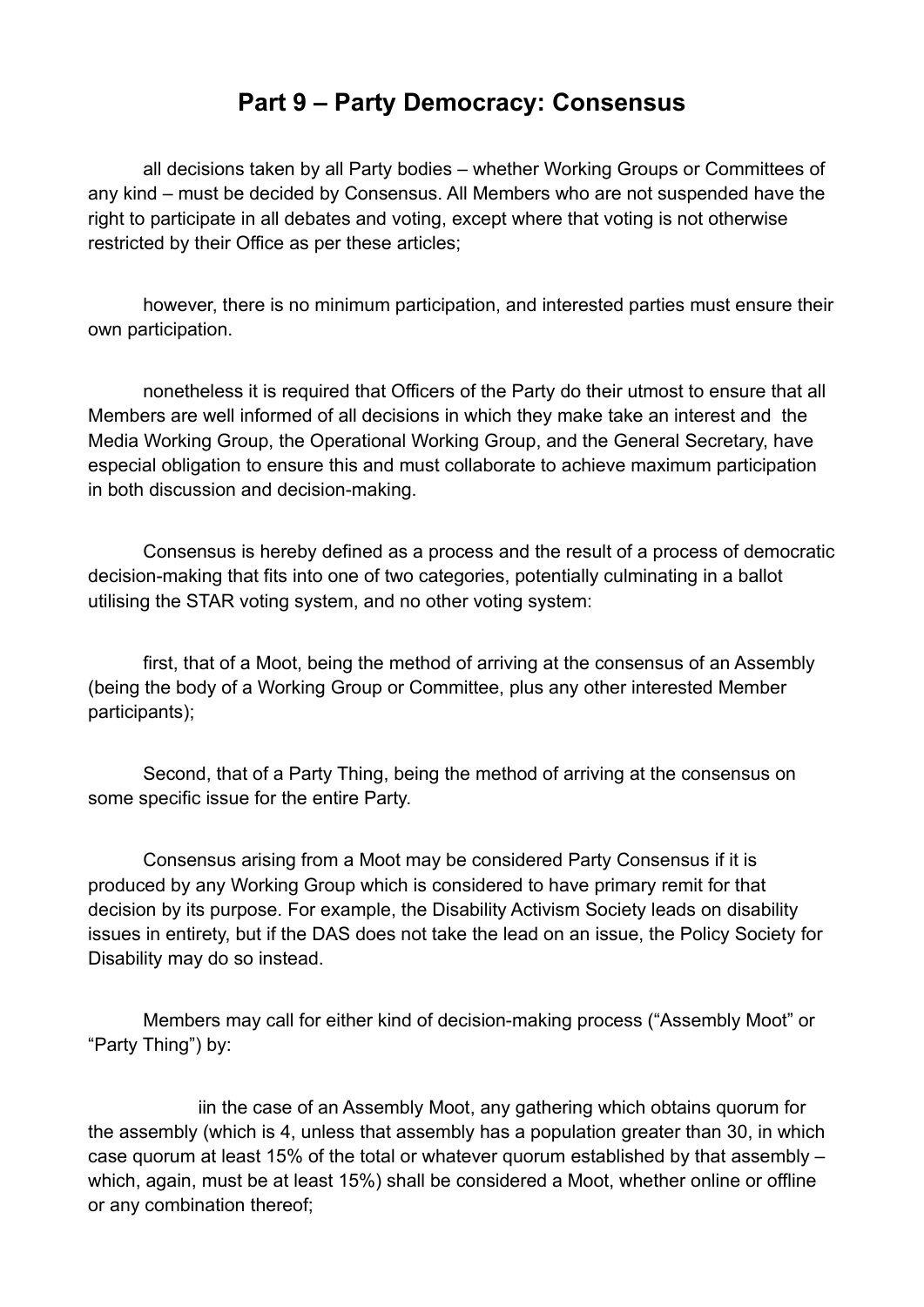in the the case of calling a Party Thing, except where indicated otherwise specifically, interested Members (not Participants) must gather in comparison to the total number of the Membership at least 15% percentage of signatures in petition, or

the undertaking of a Thing or Moot may also arise as a result of the determination of a previous Thing or Moot.

regardless of whether an Assembly Moot or a Party Thing, the method for gaining Consensus throughout the Party is the same:

first, any relevant Officers of the Party, assisted by those Members who may volunteer to do so, collect relevant factual data to the matter at hand;

second, the relevant Secretary (or, if collaborating between assemblies, Secretaries) should, by Party instruments, inform all potentially interested Parties (the entire Membership) who are eligible to speak, debate, or vote in the Moot or Thing, whether the Moot be an Assembly Moot – for a decision on an Assembly's matter of Consensus, or a Party Thing – for a decision on a matter of Party Consensus. Suspended members are not eligible to speak, debate, or vote at any Thing or Moot;

third, materials must be prepared – digital or physical depending on the needs of likely attendants and the setting – to aid in the informing of the Members on the planned day of the Thing or Moot;

fourth, a date must be set for the Thing or Moot. The originator of any petition must be present; as such, the Secretary responsible for arranging the Moot – whether the General Secretary for a Party Moot or a Working Group Secretary for an Assembly Moot – must take this into account when setting a date;

further, the date must not, in the case of a Moot, be further than 7 days away without express explanation of reasoning to the Assembly membership, and

a Thing (excluding Party Conference) must not ordinarily be further than 14 days from the date when its planning was triggered, and if so planned, there must be express explanation of the reasoning to the Membership.

fifth, the actual Moot or Thing itself must be held. The event may be wholly digital, or held in a physical space, either indoors or outdoors. Proper provisions must always be made to enable the disabled to attend either physically or digitally. The organising Secretary bears responsibilitiy here but may delegate as necessary to achieve the goal of ensuring the Moot or Thing is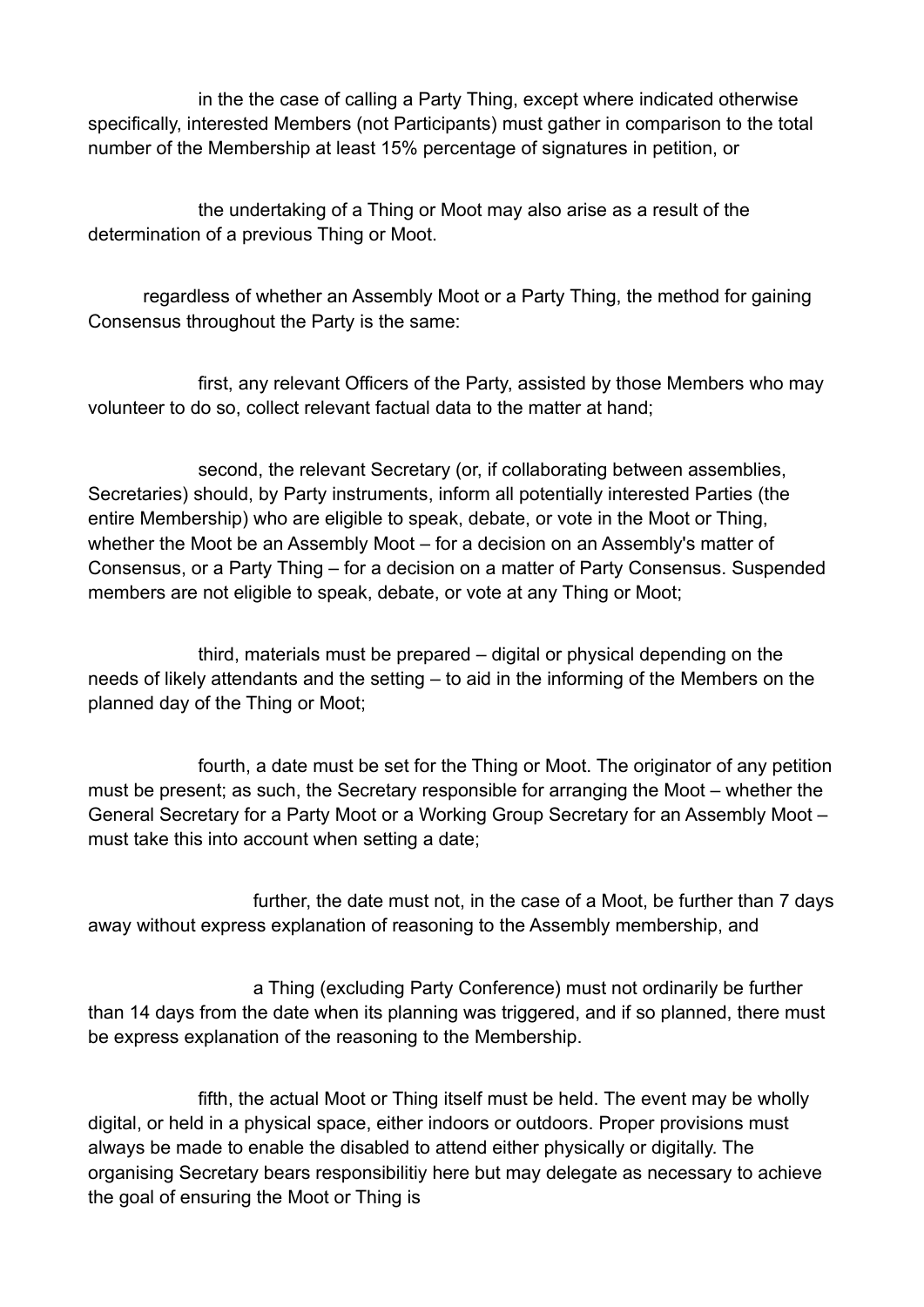accessible,

with clearl communication of time, date, and location

with available support materials for those who may struggle to plan routes and journeys

a Moot, or Thing, shall consist of the following phases once in action:

first, the discussion phase. This non-adversarial, unstructured phase should be short, but allow people to offer suggestions or solutions, and all such suggestions or solutions should be written down by the responsible Secretary or a Member to whom the responsibility is delegated;

Second, the debate phase. In this phase, people who wish to put forward concrete suggestions, or groups of same, may do so, and argue for or against as necessary. Participants should be encouraged to de-escalate any aggression, and moderating rules (as determined Party-wide by the Operational Working Group) should be clearly prepared and disseminated in advance of the event. This phase aims to:

allow the moderator to collate all of the ideas into brief descriptions;

offer the opportunity for all positions to attempt to consolidate or compromise with one another to reduce the total options available

conclude after a reasonable length of time, accepting that differences of opinion are acceptable and beneficial to the Party.

Thirdly, in the event of

two or more options on the table, the responsible Secretary will prepare ballots. Ideally this should be done on location or digitally if at all possible, but it is permissible to hold two events (with the vote being the second half of the overall event) so long as good provisions are made to ensure everyone may attend who wishes to vote;

only one option on the table, Consensus is obtained.

instructions on how to vote must be provided in simple English, and, where possible, in translations for those for whom English is not a first language.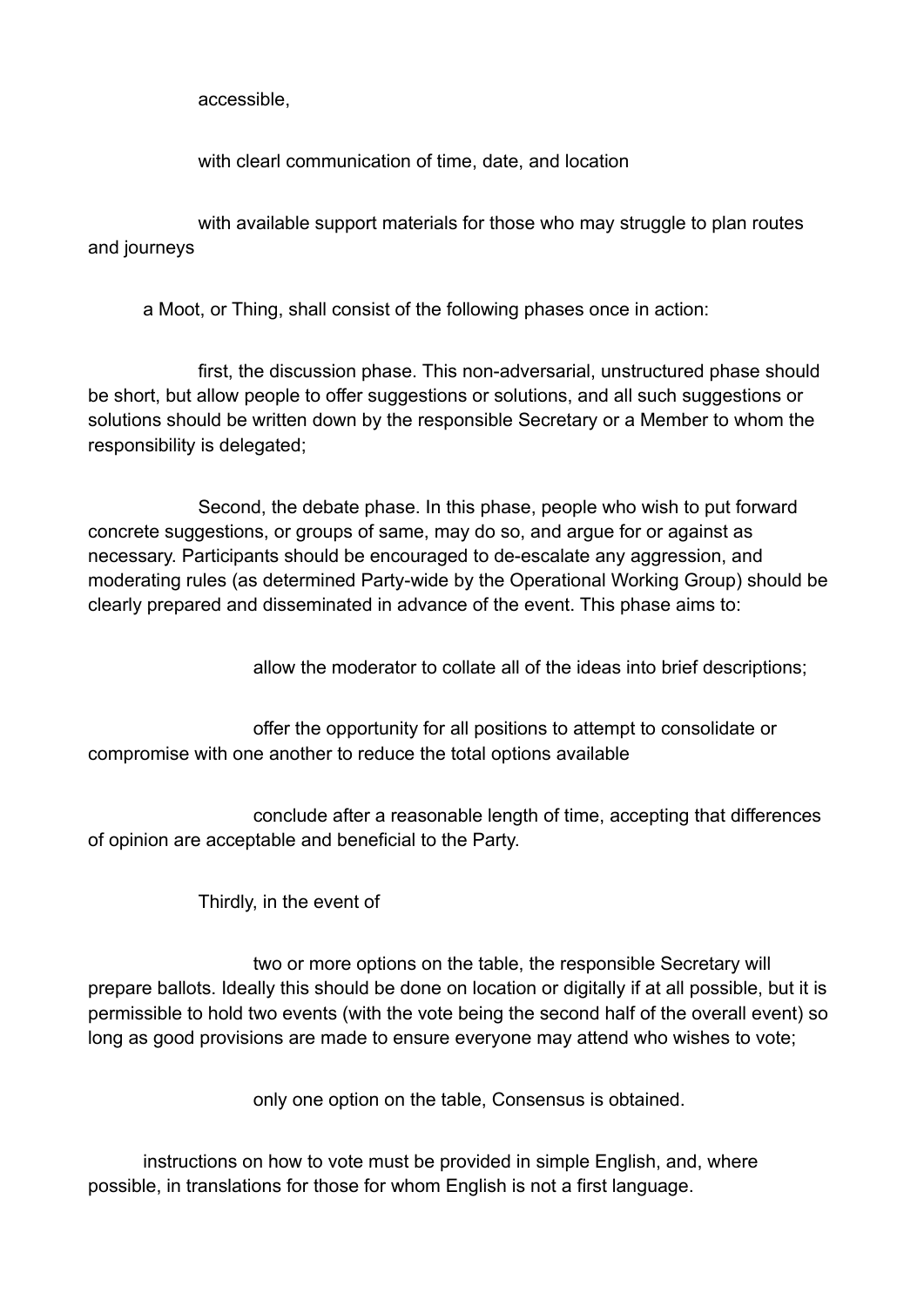in the event of a ballot, the winner of the vote is Consensus.

should there be no clear winner, the debate and vote phases shall be repeated, if necessary at a later date.

### **Part 10 – Administrative arrangements**

Subject to the articles, anything sent or supplied by or to the Party under the articles may be sent or supplied in any way in which the Companies Act 2006 provides for documents or information which are authorised or required by any provision of that act to be sent or supplied by or to the Party.

Any notice, document or information (including a Trusteeship form) which is sent or supplied by the Party shall be delivered by hand or sent by first class post or recorded delivery or by e-mail.

It shall be deemed to have been delivered:

if delivered by hand: on the day of delivery;

if sent by post to the correct address: within 72 hours of posting;

if sent by e-mail to the address from which the receiving party has last sent e-mail: within 48 hours if no notice of non-receipt has been received by the sender.

and in proving such receipt it shall be sufficient to show that such notice, document or information was properly addressed and, in the case of post, pre-paid and posted.

The accidental failure to send, or the non-receipt by any person entitled to, any notice of or other document or information relating to any meeting or other proceeding shall not invalidate that meeting or proceeding.

Subject to the articles, any notice or document to be sent or supplied to a Party Secretary in connection with the taking of decisions by Party Secretaries may also be sent or supplied by the means by which that Party Secretary has asked to be sent or supplied with such notices or documents for the time being.

A Party Secretary may agree with the Party that notices, documents or information sent to that Party Secretary in a particular way are to be deemed to have been received within a specified time of their being sent, and for the specified time to be less than that provided in this article.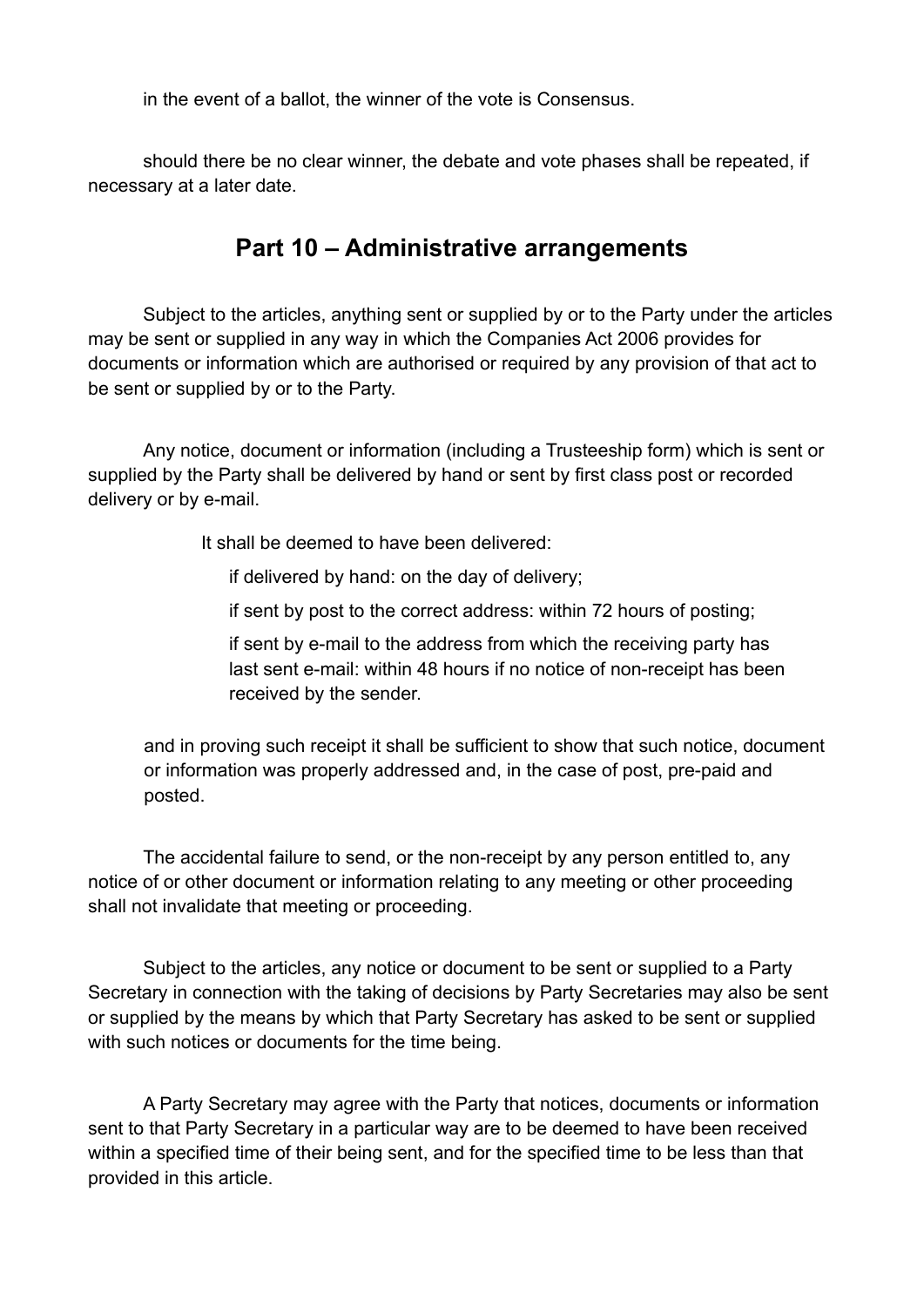Except as provided by law or authorised by the Party Secretaries or an ordinary resolution of the Secreterial Committee, no person is entitled to inspect any of the Party's accounting or other records or documents merely by virtue of being a Member. However, the Committee is urged to be reasonable and apply transparency wherever that will not harm the Membership, and the Committee of Resolutions is authorised to override the decisions of the Secretarial Committee if advised to do so by the Secretary of the Financial Working Group or any other Treasury member.

# **Part 11 – Early Steps, Mandatorily Editable Early Provisions, and Provision for Expansion and Modification (or Replacement) of the Constitution of the Party**

there are currently unwritten, and there are surely components later to be written, of the Constitution, and in the event of modifications whereby those components do become or are written, this Part shall be displaced onwards as necessary in the order of the document.

this document absolutely obligates the Membership to, by way of operation of the Committee for Resolutions, device a rugged, fit-for-purpose disciplinary process, and enshrine that process in a democratically modifiable annexe to this document. This work is hereby set a deadline of December  $31<sup>st</sup>$  2021; but, this document acknowledges that in the interim,

The Committee for Resolutions is empowered to make decisions as necessary to ensure the implementation of the standards of this document, spiritual and written, and as such will have the responsibility to, on a case by case, determine appropriate disciplinary action, by a means determined by the consensus of that Committee.

this document does not govern any future Parliarmentary Harmony Party and this is deliberate, obliging the Committee for Resolutions to find consensus on the subjects of:

the nature of the Code of Conduct for Members of the Party who are either Candidates and Elected Officials, or both

and any directly related Parlimantary Party or local government matters which the Membership may see fit to regulate, which decisions shall be be added to this document, as an Annexe, once appropriate consensus is obtained on the matter by Party Thing to be organised by the General Secretary after an appropriate period of debate involving appropriate Assembly Moots as organised by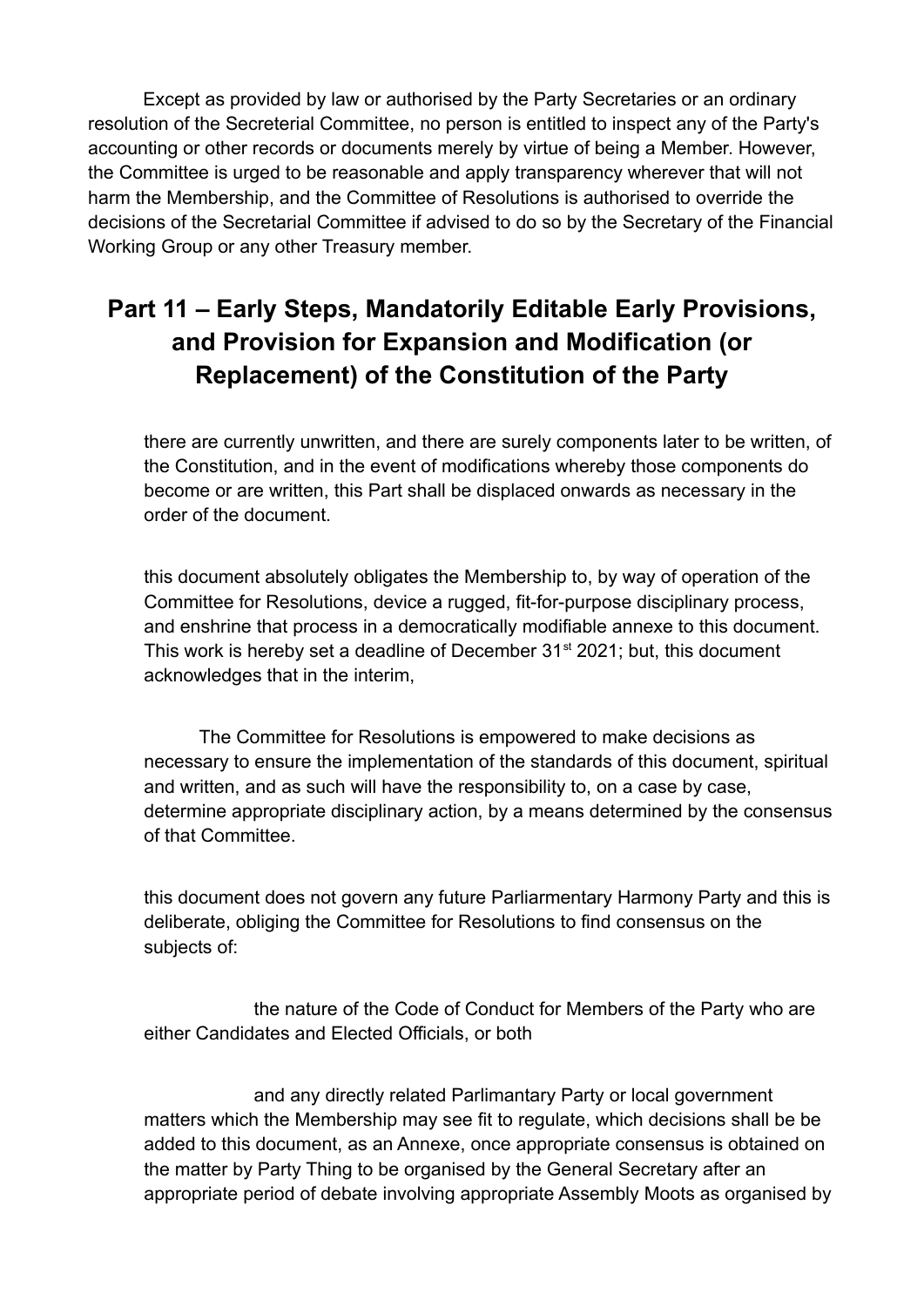the Officers of the Party in support of the General Secretary and the Membership; the additional Annexe is to be written and agreed by the Secretarial Committee with the approval of all of the Secretaries of Resolution on the basis of the determinations of Party Consensus.

however, once the preceding goal is achieved, any articles and sub-articles between "this document does not govern any future Parliamentary Harmony Party" to the end of this article are also to be removed.

this Constitution may only be modified at the express will of the Membership,

which except where stated otherwise in specific elements of the document, shall require or be as a result of

signed petitions including the signatures of at least 5 Officers of the Party, and 45% of the membership,

or as a result of a deliberation of the Committee of Resolutions resulting in a Party Thing at which the decision was made to modify this document.

however, this document must not be modified in any way which alters the spirit of the intention of the document, effectively meaning "in no way which conflicts with the Ethical Kernel."

the Party Membership may choose to entirely replace this document provided that there is a complete constitution on offer in replacement, true to the Ethical Kernel of this one, and containing the Ethical Kernel in its current format, and

 the vote achieves 70% turnout and at least 80% of the highest votes are allocated to the victor in the final round.

annexes which have binding-until-challenged-by-Consensus status may be added to this document by decision of a Party Thing. They may be challenged (and edited, replaced, or removed in part or whole) by a successive Thing with a contrary result.

### **Annexe A – Rules for Disciplinary Proceedings**

this section is to be edited and completed as the Committee for Resolutions devises the Party's disciplinary process in consultation with, and with the backing of, consensus.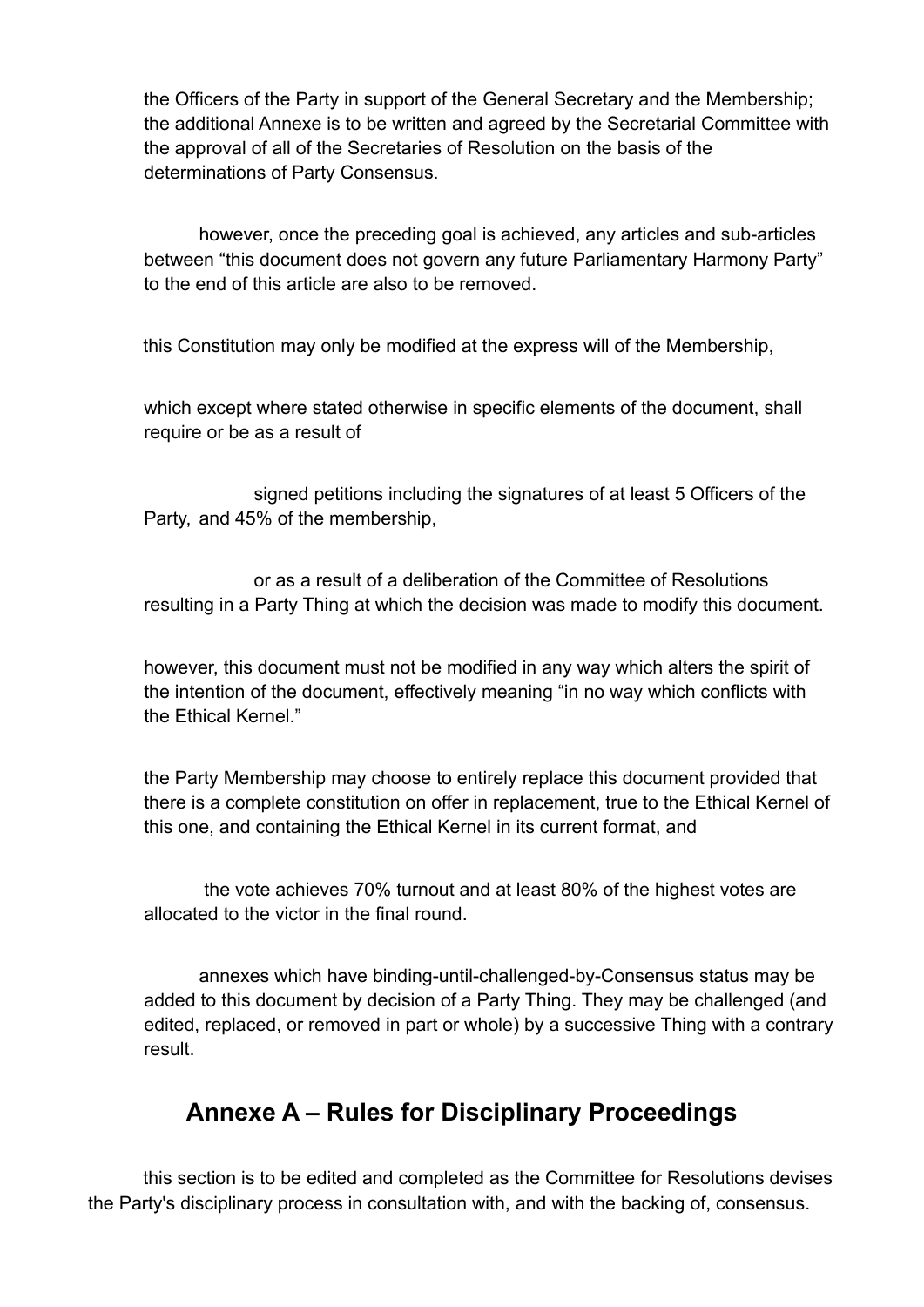the first order of business, as established by this document, for the Committee for Resolutions upon the appointment of the Secretaries of Resolution, shall be a consultation of the Membership with a view to seeking Consensus on a basic outline of disciplinary proceedings, which shall retroactively be edited into this article upon the simple unanimous agreement of the Secretarial Committee & the Secretaries of Resolution.

### **Annexe B – Extra Rules for Secretaries**

The Central Party Treasurer is an executive officer of the Party as a Party Secretary and as such must not set policy.

For example, the Central Party Treasurer is not responsible for making funding decisions; that would rest with the consensus determinations of the Financial Working Group.

The Central Party Treasurer must carry out the will of the Financial Working Group so long as that will does not conflict with either Party constitutional or wider legal requirements.

The Central Party Treasurer is primarily responsible for keeping clear and accurate records of the Party's accounts to show the true financial position of the Party. The Central Party Treasurer may request the support of members of the Financial Working Group in fulfillment of these duties, and should seek to do so via the Secretary of that Working Group. The Central Party Treasurer must further always make accounts data freely available to:

- the Operational Working Group
- any member of the Financial Working Group, at request
- the Committee for Resolutions
- the Foundational Committee
- the Constituencies Society

The Central Party Treasurer is also responsible for: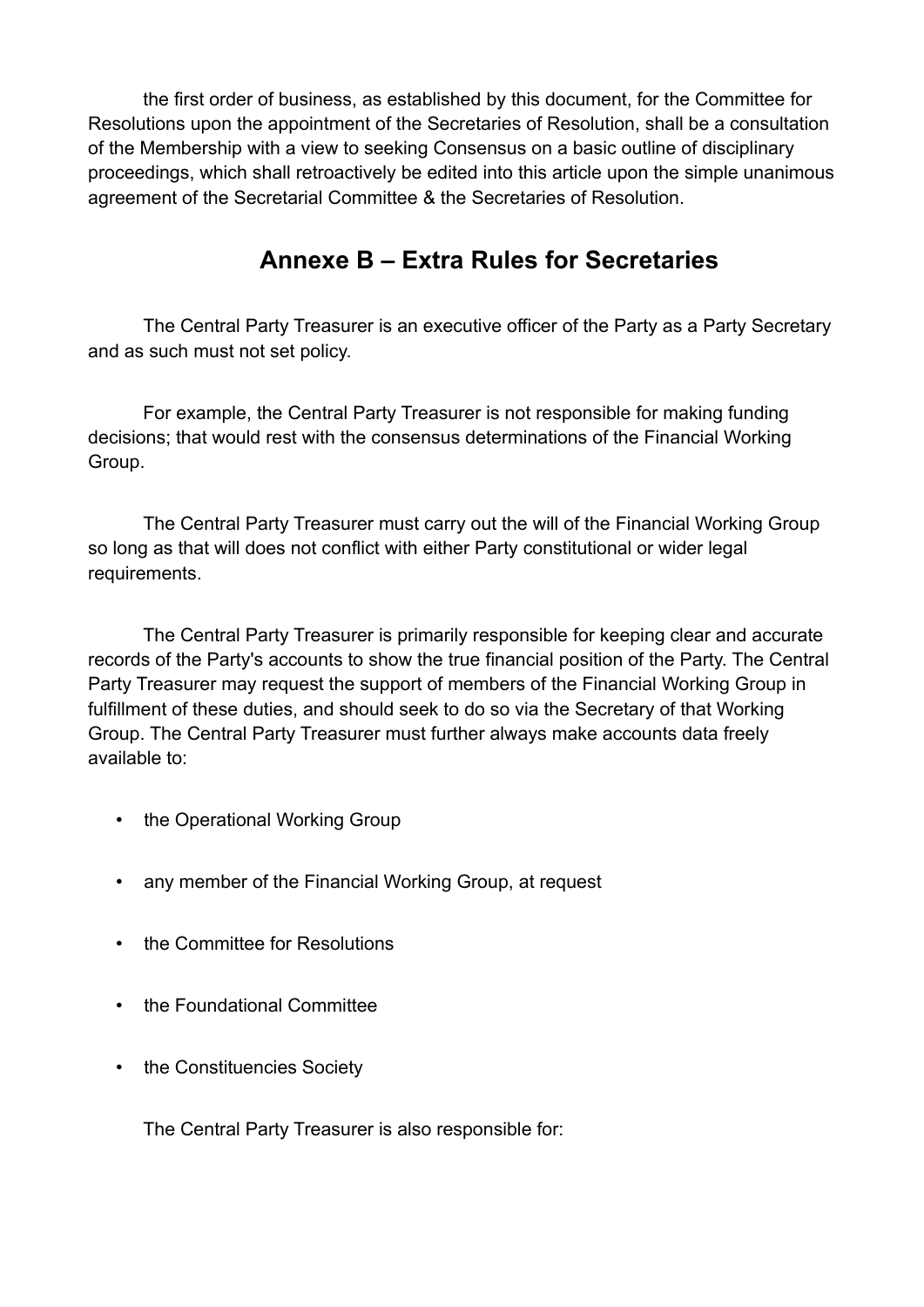- Making sure that any loans and donations that our Party receives are checked, recorded and reported where appropriate. This includes reporting donations and loans to the Electoral Commission where appropriate.
- Taking all reasonable steps to make sure that these donations and loans can be accepted, including coordinating with the Financial Working Group to ensure that the Party has access to banking facilities.
- Coordinating with the Operational Working Group to ensure the security of accounts information.
- Sanitising all accounts information.
- Financial data GDPR compliancy.

If the Financial Working Group so decides, the Central Party Treasurer may coordinate the creation of accounting units for specific Party Assemblies, and may, with Financial Working Group oversight and Secretarial Committee support, oversee the appointment of such accounting unit treasurers.

The Central Party Treasurer must notify the Electoral Commission when any of the

following changes:

- the name or address of any Party officer who is registered with them, including any accounting unit officers.
- the address of the Party's headquarters or any accounting unit.
- the name of any accounting unit.

The Central Party Treasurer must also send notification to the Electoral Commission annually confirming the Party's details.

If the Central Party Treasurer should decide to stand down, or for any other reason there is no Central Party Treasurer in post, then the Financial Working Group shall:

• either automatically designate the first Deputy Secretary of the Financial Working Group as the Interim Party Treasurer,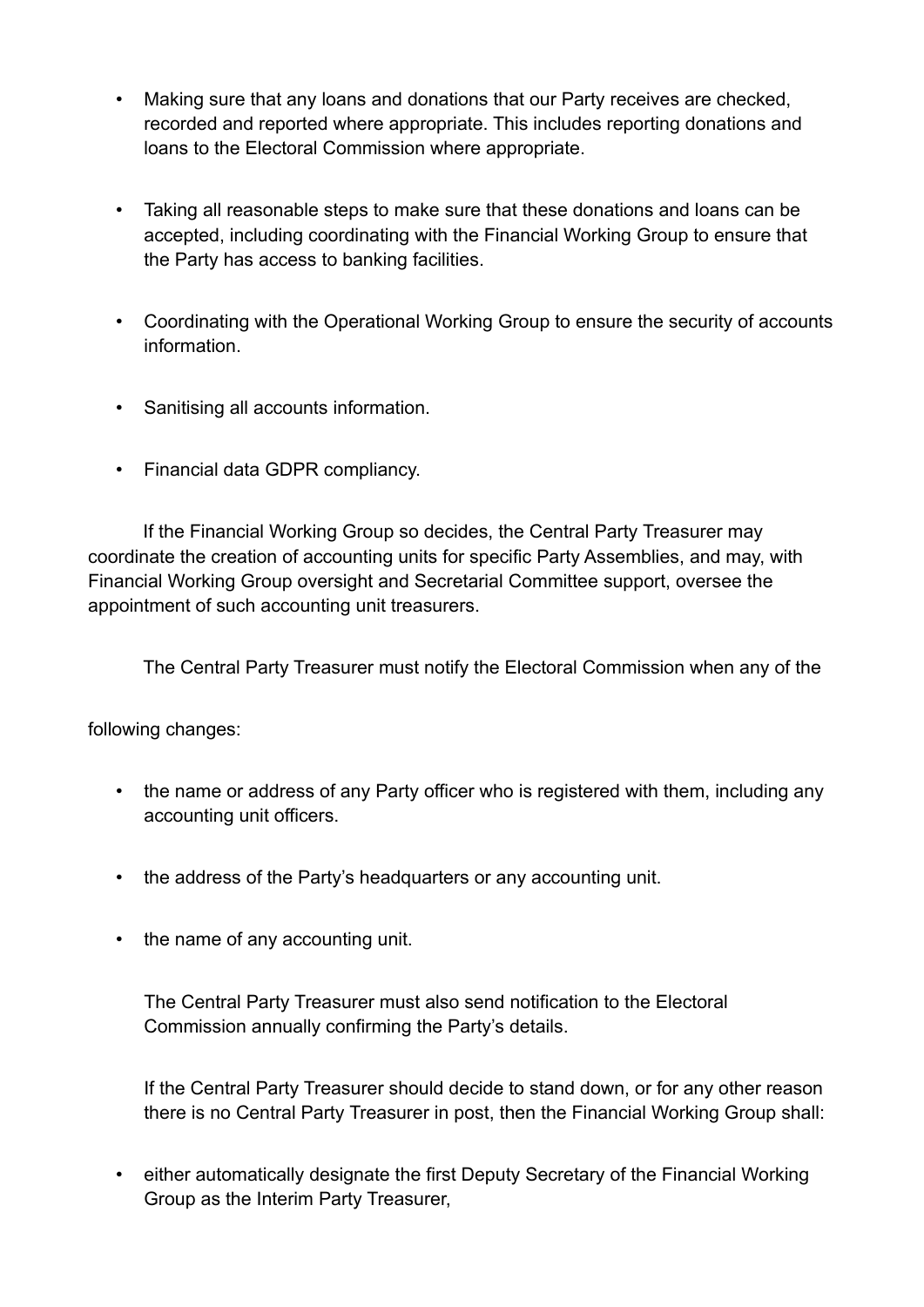• or, if no such Deputy Secretary is in post, designate the Party General Secretary as Interim Party Treasurer.

In either case the Financial Working Group shall aim to complete the appointment of a new permanent Central Party Treasurer within three months of the prior treasurer standing down.

# **Annexe C – Additional Officer Roles of the Party**

The Consensus Envoy, Party Envoy, or Envoy shall be understood to mean "Party leader" or "leader of the Party" as the Envoy will be registered with the Electoral Commission as such. However, the "Party Envoy" is an officer of the Party who functions as a non-executive representative of the will of the Membership, and they shall have no power to create Party or Assembly policy or processes.

They shall nonetheless in no way have their rights as a Member of the Party abridged, nor their duties in any other held role diminished.

It is reaffirmed that the actual leader of the Harmony Party is the consensus of the Membership. Therefore the Party Envoy holds the position of "leader" in symbolic trust of the Membership.

The Envoy is primarily responsible for being the public face of the Party. They must coordinate with any Media Officer, the Media Secretary, the Media Working Group, and the Society for Presentation of Policy to help provide a singular face to the efforts of all of the preceding.

Secondarily, the Party Envoy acts as Secretary of the Society of Speakers. The Society of Speakers is a special body, which shall be composed of either Secretaries or Deputy Secretaries of the Policy Societies. Each Policy Society will send one Secretary or Deputy Secretary. Each member of the Society of Speakers is a "Speaker", and is assigned the duty of speaking on their Policy Society's remit.

The Envoy is also responsible for:

- cultivating good working relationships with members of the media, and with members of other political parties and organisations.
- media appearances.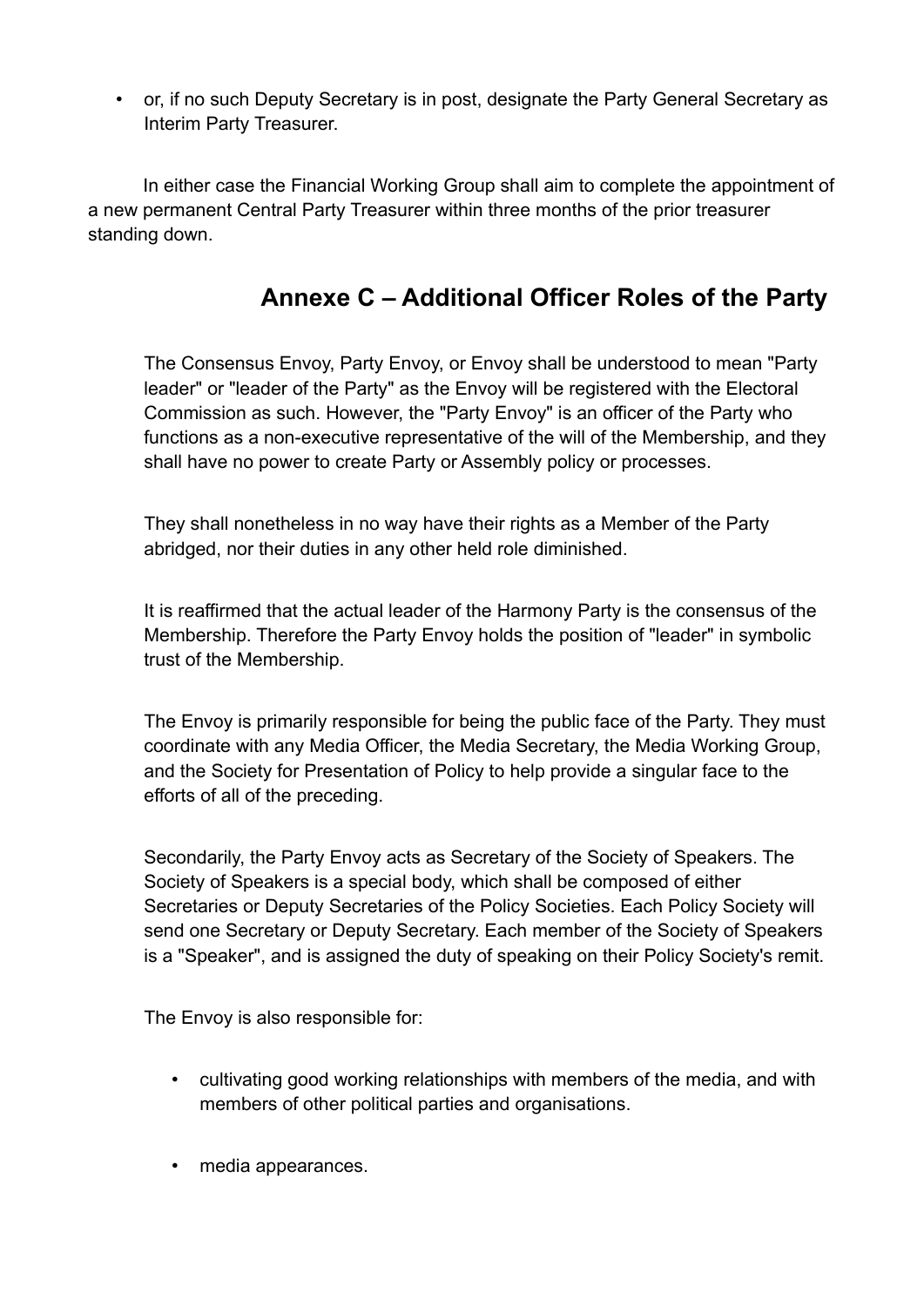• presenting policy and supporting and participating in the production of media accordingly.

At all times the Envoy is constrained to speak within the understood established Consensus of the Party. Should they breach this duty, they may be immediately recalled. This may occur either by:

- a vote of the Party Membership following the unanimous request of the Secretaries of Resolution. The Secretaries of Resolution must both individually and collectively provide reasoned arguments for their decision and these must be provided to the Party Membership in good time ahead of the vote.
- a vote of the Party Membership following a petition of at least 30% of the Party Membership; the petition must be presented to the Secretarial Committee, or, if there is any conflict of interest (in the opinion of anyone on the Committee or of the submitters of the petition), to the Secretaries of **Resolution**

If the Party Envoy should decide to stand down, or for any other reason there is no Party Envoy in post, then the Secretarial Committee shall:

- either automatically designate the first Deputy Secretary of the Policy Society as the Interim Party Envoy,
- or, if no such Deputy Secretary is in post, designate the Party General Secretary as Interim Party Envoy, unless there is either no Party General Secretary or they decline the position;
- should the Party General Secretary decline the position of Interim Party Envoy, the most senior elected member of the Harmony Party - defined as holding office for the longest time - shall be appointed Interim Party Envoy;
- if there are no Members in elected office, then the seniormost Deputy Speaker of the Media Working Group shall be appointed Interim Party Envoy;
- should there be no Deputy Speaker of the Media Working Group, then the seniormost Deputy Speaker of the Policy Society shall be appointed Interim Party Envoy;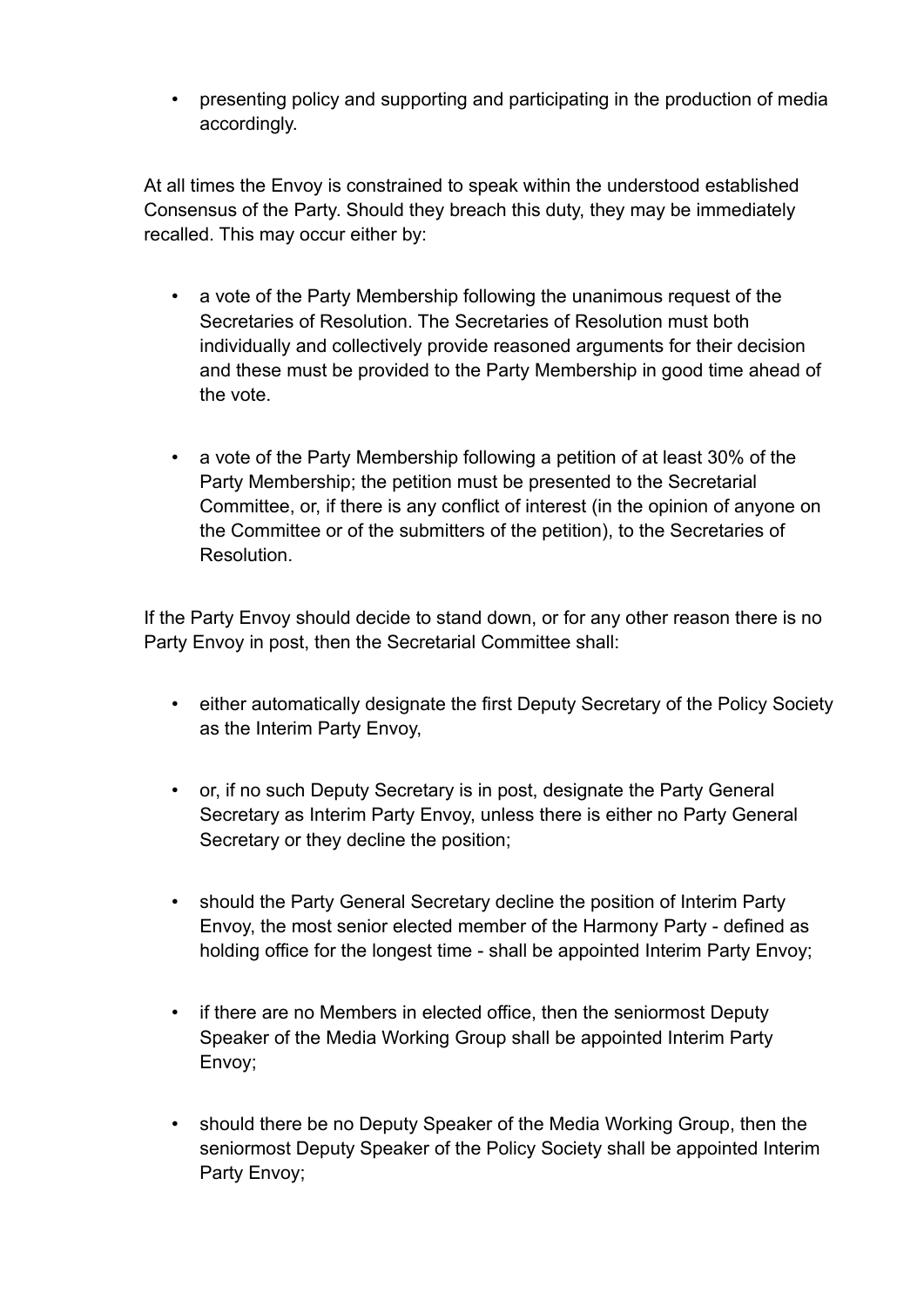- should there be no Deputy Speaker of the Policy Society, then the Deputy Speaker of the Society for Presentation of Policy shall be appointed Interim Party Envoy;
- should there be no Deputy Speaker of the Society for Presentation of Policy, then the Secretary of the Media Working Group, or the Media Officer, in that order, shall be appointed Interim Party Envoy.

In any case the Secretarial Committee shall execute an election for the office within three months of the prior Envoy standing down. Should no candidates be forthcoming, the election should be delayed until at least two candidates step forward.

# **Annexe D – Rules & Processes for Candidacy Selection**

The Operational Working Group has responsibility for modifying the selection process, while the Society for Elections has the responsibility to support execution of it.

Constituency Societies have direct responsbility for selection in their area, unless there is overlap between two constituencies or the Society is ill-prepared to carry out those responsibilities. In either event, the City, or Regional Society for that area shall assume selection responsibilities.

Selection is mandatory and occurs for every seat contested by the Party at every election contested by Party candidates.

Selection application forms (HPSAF) must always meet certain minimum Party requirements. They must

\* clearly bear the Party name and/or the Party logo, and clearly identify the authoritative Assembly governing the selection process in question. For example: Cardiff North Constituency Society must declare itself on all of its own forms

\* bear the date of printing, the date upon which the form must be returned to the Assembly, and request the date of completion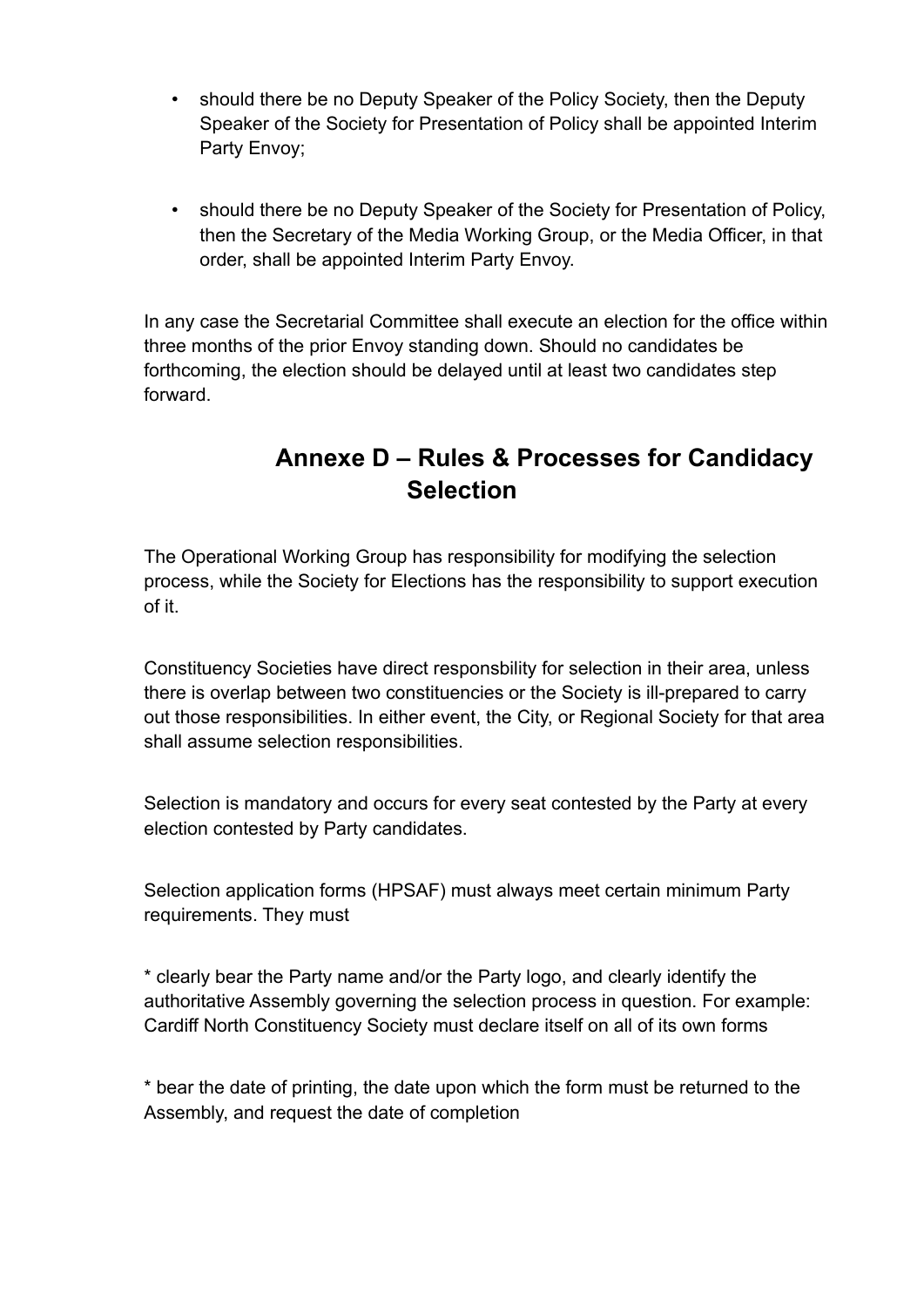\* bear the Ethical Kernel, in full, and request agreement by the applicant that they will seek to adhere to the Four Principles if elected as a candidate for the Party, and make clear that failure to do so may result in mandatory reselection

\* require the applicant to agree to follow Party Consensus if elected as a candidate for the Party, and make clear that failure to do so may result in mandatory reselection.

In addition, the forms must

\* make clear that all forms will be read by Party volunteers in the Research Working Group, and others in their own Constituency, City, or Regional Society

\* further make clear that

\* request the full name of the applicant (and where differing, both preferred name and legal name)

\* request the date of birth of the applicant

\* request at least one phone number for the applicant, preferably home and mobile, plus the primary address of the applicant

\* request current employment of the applicant & history thereof

\* request that the applicant prove either significant local links (as agreed by the relevant Constituency, City, or Regional Society) or residence in the appropriate area for an interval determined by that same Society

\* request disclosure of public social media account names & platforms

\* request disclosure of existence of private accounts, and explicit binding promise to retain privacy status of those accounts henceforth while an applicant, candidate, or once elected to office. It must further be made clear that breach RE private accounts could result in reselection.

All applicants must apply via the appropriate local variant of the official Party selection form for the election in question (at any level the Party is contesting), and all forms must be received by the appropriate Assembly Secretary or Deputy.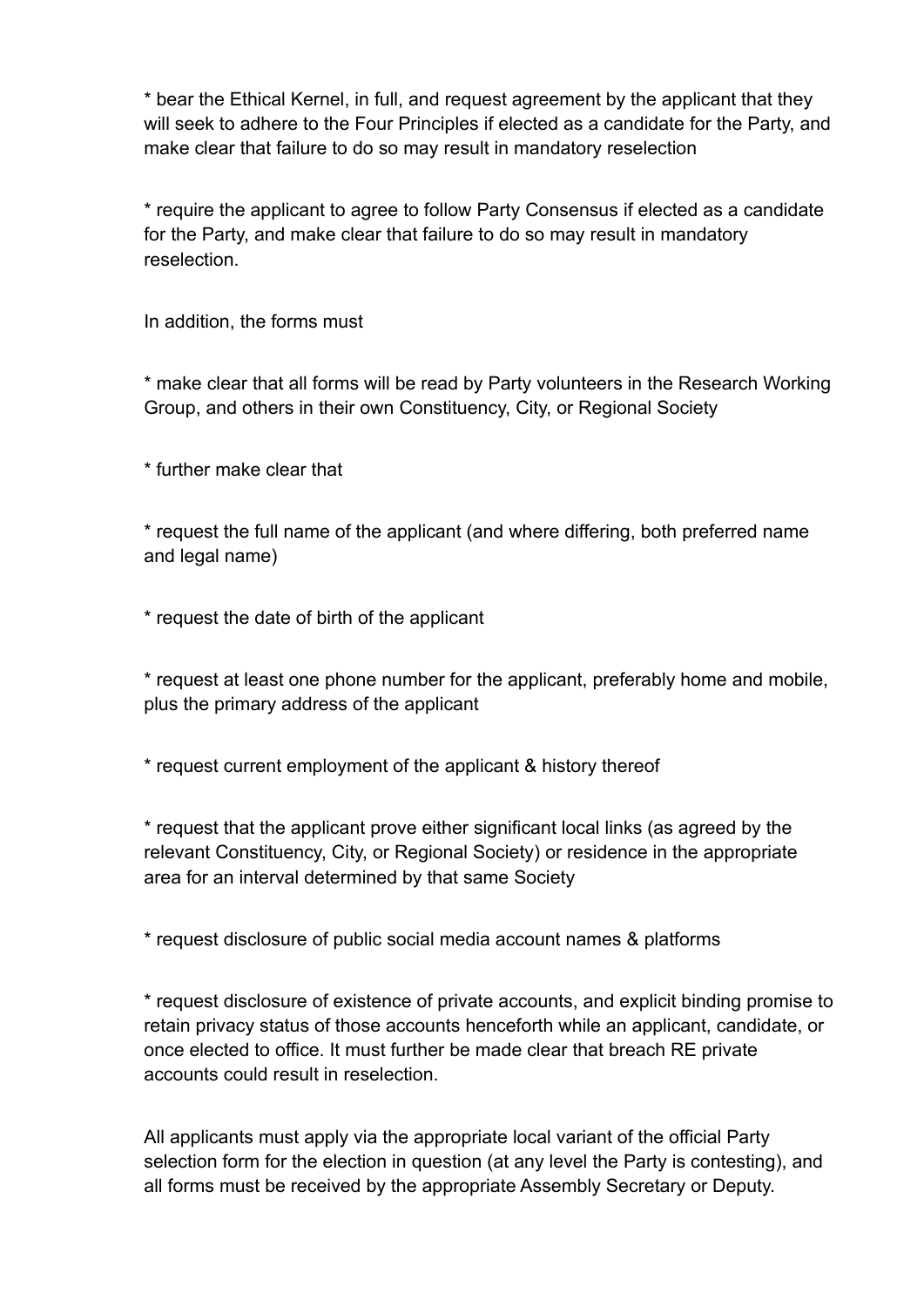All applicants must be Party Members.

Receipt may be digital or physical. Physical proxy submission is acceptable but should be verified such as but not only by voice call.

From receipt of form, clear chain of custody must be maintained regardless of the medium of receipt, and the responsibility for this record falls to each specific individual involved & the Assembly Secretary and any Deputy or Deputies.

Applicants must apply by the deadline established by their relevant Secretary, which cannot be beyond the final cutoff date determined centrally by the Society for Elections. This date must be clearly included in any advertisements regarding selection candidacy applications.

Applicant data is to be verified by the Research Working Group, with support from the relevant Constituency, City, or Regional Society.

Social media accounts are to be checked for hate speech, incitement to violence, abusive behaviour, and similar things which might impact the decisionmaking of the selecting Society.

Where such breaches are marginal or difficult to gauge, or broadly open to interpretation, or where the applicant has already or is willing to issue a clear & frank public apology when challenged, applications should not be immediately rejected but instead placed into a "reserve" status. The relevant Assembly in these cases should also pass the matter onto the Committee for Resolutions for any relevant disciplinary action.

Where such breaches are regarded as requiring escalation to disciplinary action at a Party level, it is strongly recommended that the application be immediately tossed, although in the case of exceptional candidates (such as again those willing to publicly address the issue with a full apology) these applicants may be placed into the "reserve" status. The relevant Assembly in these cases should also pass the matter onto the Committee for Resolutions for any relevant disciplinary action.

Where such breaches should be reported to relevant authorities, the application should both be immediately rejected, and information passed on as ethically required. The relevant Assembly in these cases should also pass the matter onto the Committee for Resolutions for any relevant disciplinary action.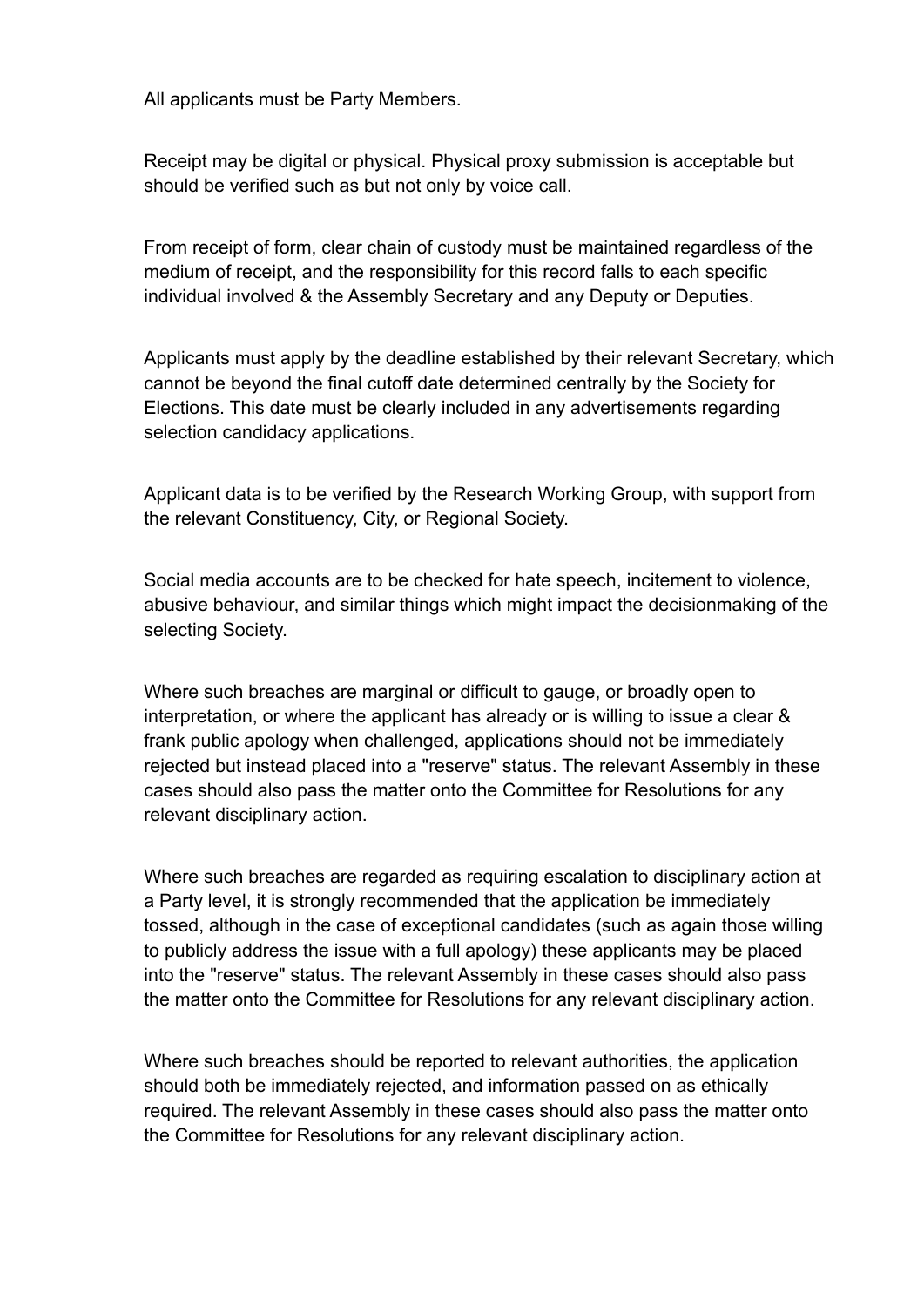Private social media accounts are not to be checked - either openly or surreptitiously. \*All workers are workers.\*

The Research Working Group will, having collated the required information (making applicants rejected, reserved, or passed), pass its files back to the various Constituency, City, and Regional Societies, ideally digitally.

Should a Constituency Society \*and\* its Regional \*and\*/or City Society lack the required organisational capacity to handle selection, the Society for Elections is expected to support or carry out those duties.

All relevant Societies participating in selection should produce an Interview For Applicants Form (HPIFAF) for each kind of election being contested; the Society for Elections will each cycle produce a base template for Societies to work from.

The HPIFAF should be a series of interview questions decided by the individual Societies. These can be as long or as short as the Societies desire.

These questions must avoid in any way inciting, supporting, or calling for

\* hate speech

- \* inciteful or aggressive speech
- \* risk creating undue negative discrimination
- \* endorse or perpetuate stereotypes

and Societies should use to the best of their collective abilities rational discretion to avoid racism, ableism, homomisia, transmisia, antisemitism, and other forms of bigotry, stereotyping, or stigmatisation.

It is for individual Assemblies initially to determine whether these lines, or others of concern, are breached. If individual members of those Assemblies disagree with consensus, they may escalate to request ajudication by the Society for Elections, and, from there, escalate in turn to adjudication by the Secretaries of Resolution, should they be in office. Where they are not yet in office, contended questions will necessarily be excluded from forms until ajudication is complete.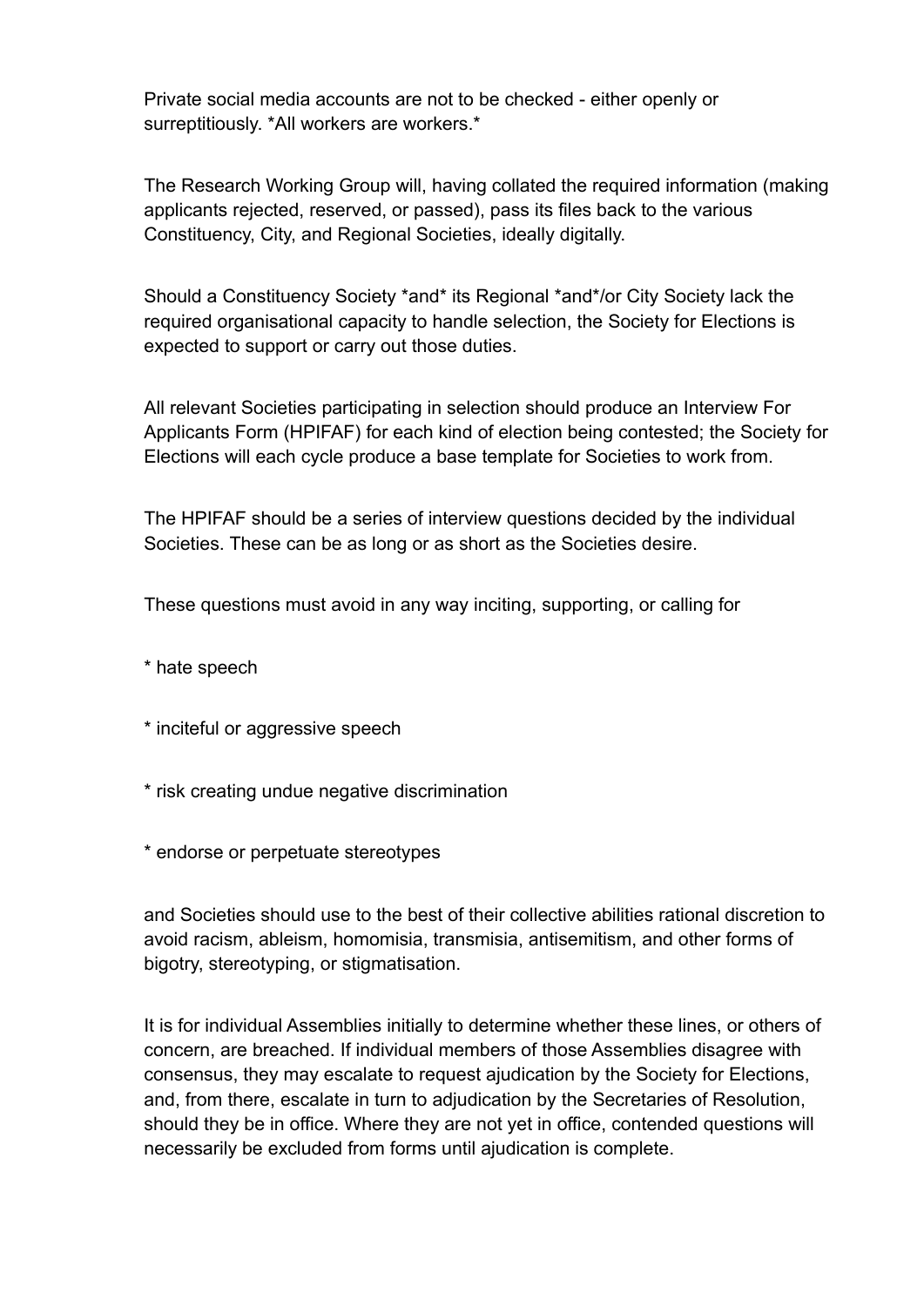The HPIFAF can be received either digitally or physically. Physical proxy submission is acceptable.

The HPIFAF deadline should, in 2021, be at least 6 weeks before the relevant election date. From 2022, this will rise to 20 weeks, and this line should be edited accordingly in that year; at that time a deadline for the application forms themselves will also be determined.

Once the deadline arrives, HPIFAF forms are to be published to the Party Membership, locally.

Where there is only one applicant, local members are free to raise objections. Where these carry (by standard decisionmaking methods), the applicant will be disqualified.

Where there are more applicants than potential seats, STAR ballots should be arranged by the appropriate Society Secretary or Secretaries. These ballots should take place no more than 1 week after IFAF forms are submitted. Objections to any of these applicants should be raised as part of the electoral process.

Only Members may vote in STAR ballots on Harmony Party UK candidacy.

The deadline for objections is also 1 week for 2021. This should be reevaluated from 2022 onwards.

Where there are no objections, the applicant is approved by the Consensus of the Membership.

When an applicant wins a STAR ballot for candidacy, the applicant is approved by the Consensus of the Membership.

Where there are no applicants or all others have been disqualified, the relevant Assemblies are free to consider "reserve" applicants. Standard decisionmaking can be used to determine whether this is an acceptable - and ethical - course of action or not. Where approved, the applicant is approved by the Consensus of the Membership.

Rejected applicants must be contacted & informed respectfully and politely, but there is no requirement to inform them of reasoning. Instead, they should be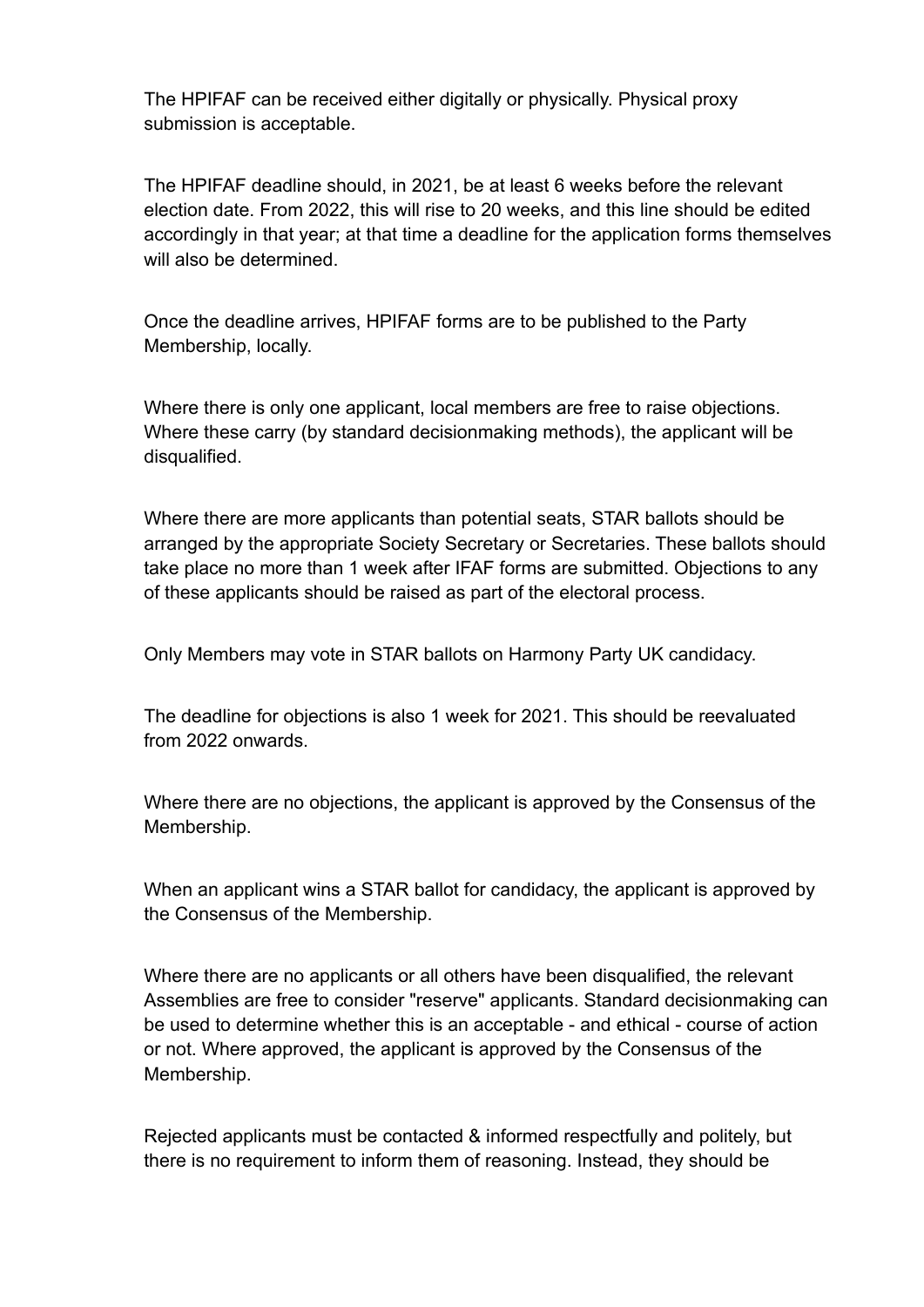informed that no-one is informed of the reasoning for rejection as this is a private matter for the Members.

Applicants whom are approved by the Consensus of the Membership immediately become Official Party Candidates.

# **Annexe E: Defection Policy**

Defection here refers to any transition of a sitting official, whether from independent to Harmony, or from any other party to Harmony, at any level, from parish councils up to the various national assemblies/parliaments.

The Defection Form will be produced by the Operational Working Group. It must:

- clearly bear the Party name and/or the Party logo
- bear the date of release
- bear the Ethical Kernel, in full, and request agreement by the applicant that they will seek to adhere to the Four Principles if elected as a candidate for the Party, and make clear that failure to do so may result in mandatory reselection
- require the applicant to agree to follow Party Consensus if their defection is accepted.

In addition, the forms must

• make clear that all forms will be read by Party volunteers in the Research Working Group, and others in their local Constituency, City, or Regional **Society**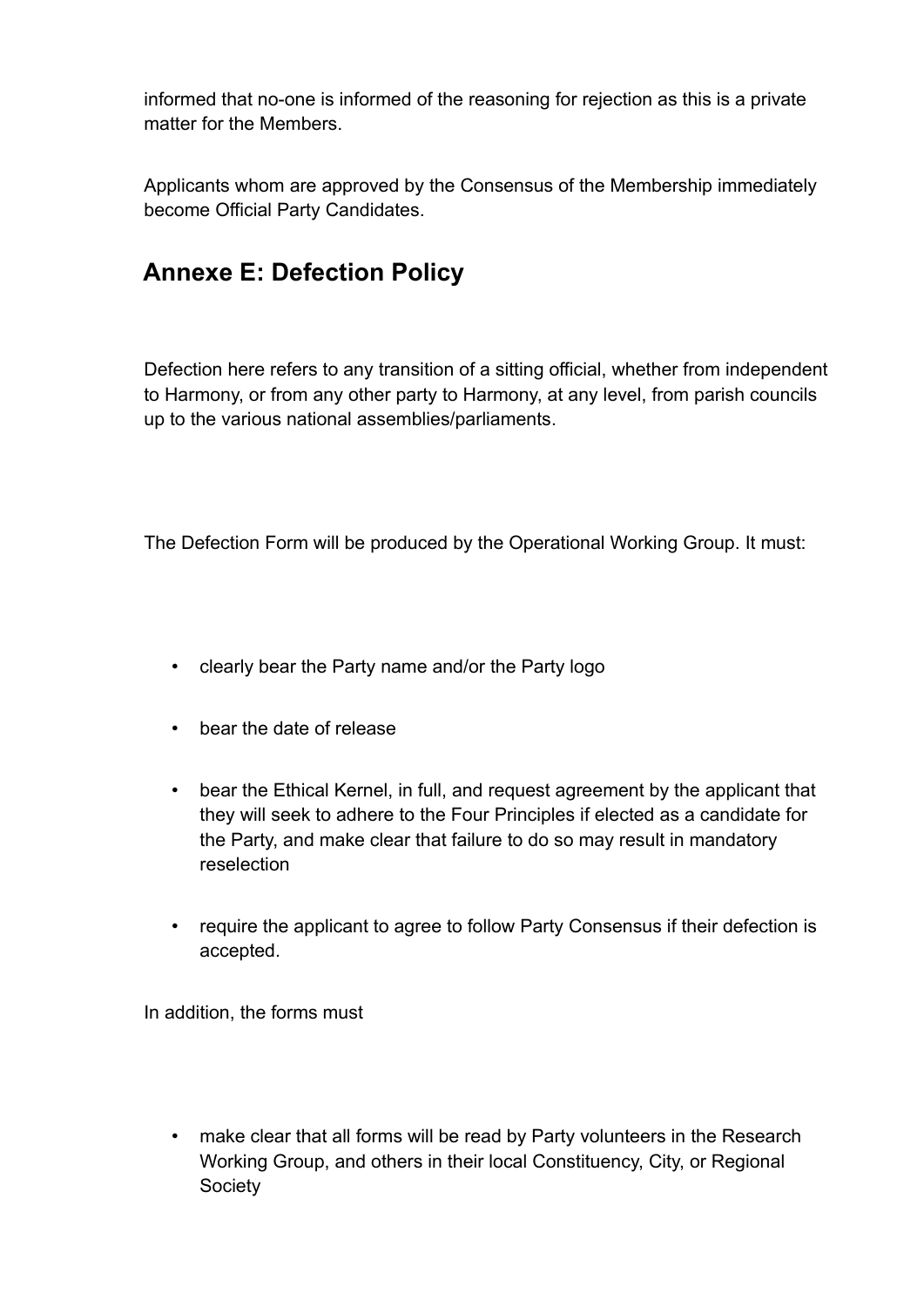- request the full name of the applicant (and where differing, both preferred name and legal name)
- request the date of birth of the applicant
- request at least one phone number for the applicant, preferably home and mobile, plus the primary address of the applicant
- request current employment of the applicant & history thereof
- request that the applicant prove either significant local links (as agreed by the relevant Constituency, City, or Regional Society) or residence in the appropriate area for an interval determined by that same Society
- request disclosure of public social media account names & platforms

request disclosure of existence of private accounts, and explicit binding promise to retain privacy status of those accounts henceforth while an applicant, candidate, or once elected to office. It must further be made clear that breach RE private accounts could result in reselection.

The official wishing to defect shall complete the pubicly available Harmony Party Defection Form, submitting it either directly online, or via email/post to the general secretary of the party.

The data will be passed on to the Research Working Group, who will verify that the application is genuine. Due to the nature of the work, this will involve contacting the applicant directly as well, and doing due diligence on all provided data.

Once complete, sanitised forms will be returned to the local assembly (removing personal contact information) for their consideration of the defection. Should a Constituency Society and its Regional and/or City Society lack the required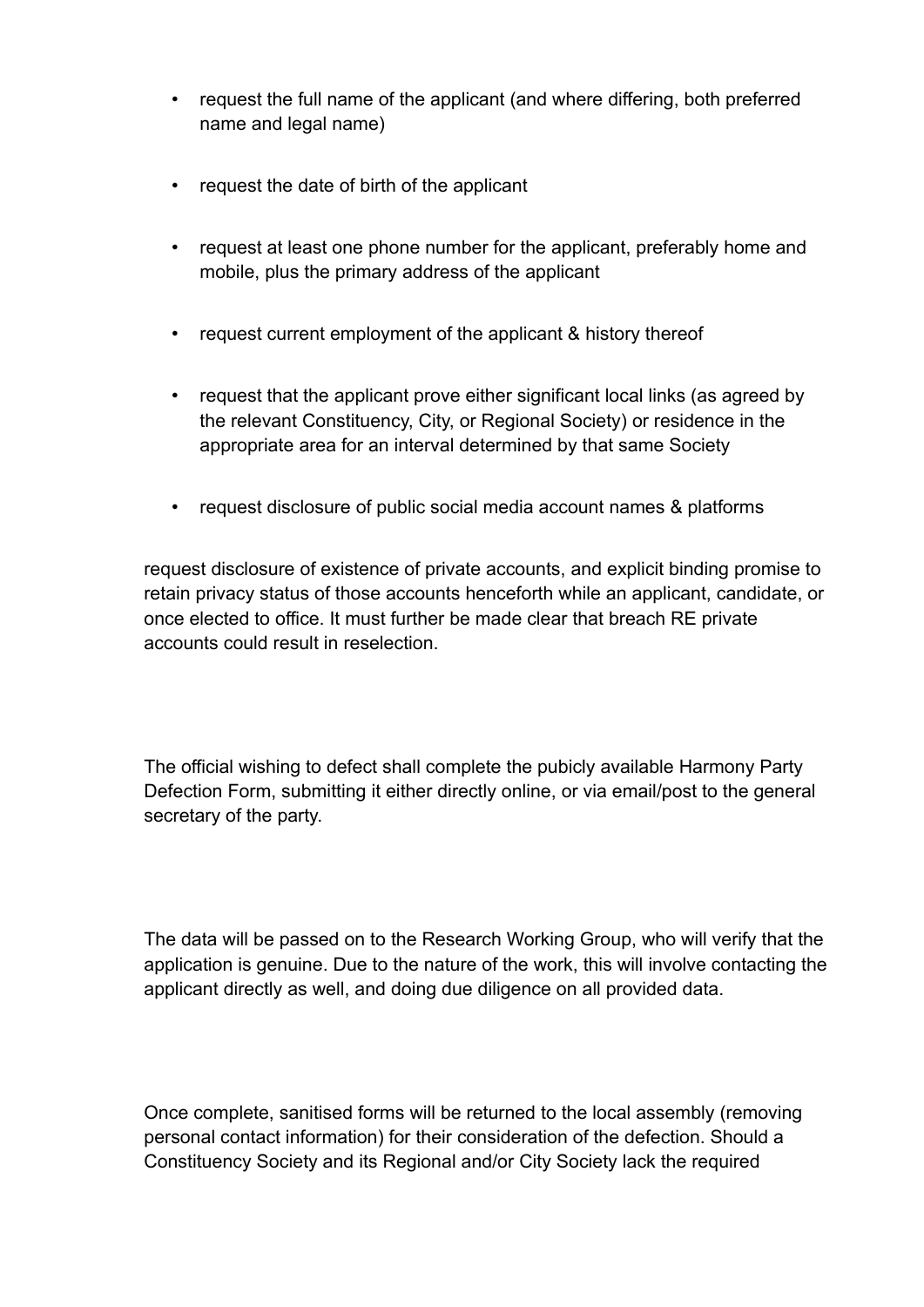organisational capacity to handle the defection decision, the Society for Elections is expected to support or carry out those duties.

The local assembly - whether Regional Society, City Society, or Constituency Society - shall have the final say on the defection via the usual decision-making process used by the Party.

They must invite the individual offering to defect to a gathering to fully discuss why they wish to defect and what their intentions are, as well as any other questions the assembly may have. This may take place either online or as a physical hustings. After the hustings, a specific period for decision-making should be declared, minimum of 7 days, in which the assembly may debate and determine. If no consensus exists after that period, then there should be a STAR ballot in line with standard processes.

Only Members may vote in STAR ballots.

When an applicant is accepted by their local assembly, they are considered to have completed the defection process and may refer to themselves as a Harmony Party representative. If they are not already a member, they must immediately become one at this point. Accepted applicants must be reminded that selection is mandatory in the Harmony Party, and that they will be expected to follow the consensus of the Party, while remaining free to express their opinions.

Rejected applicants must be contacted & informed respectfully and politely, but there is no requirement to inform them of reasoning. Instead, they should be informed that no-one is informed of the reasoning for rejection as this is a private matter for the Members.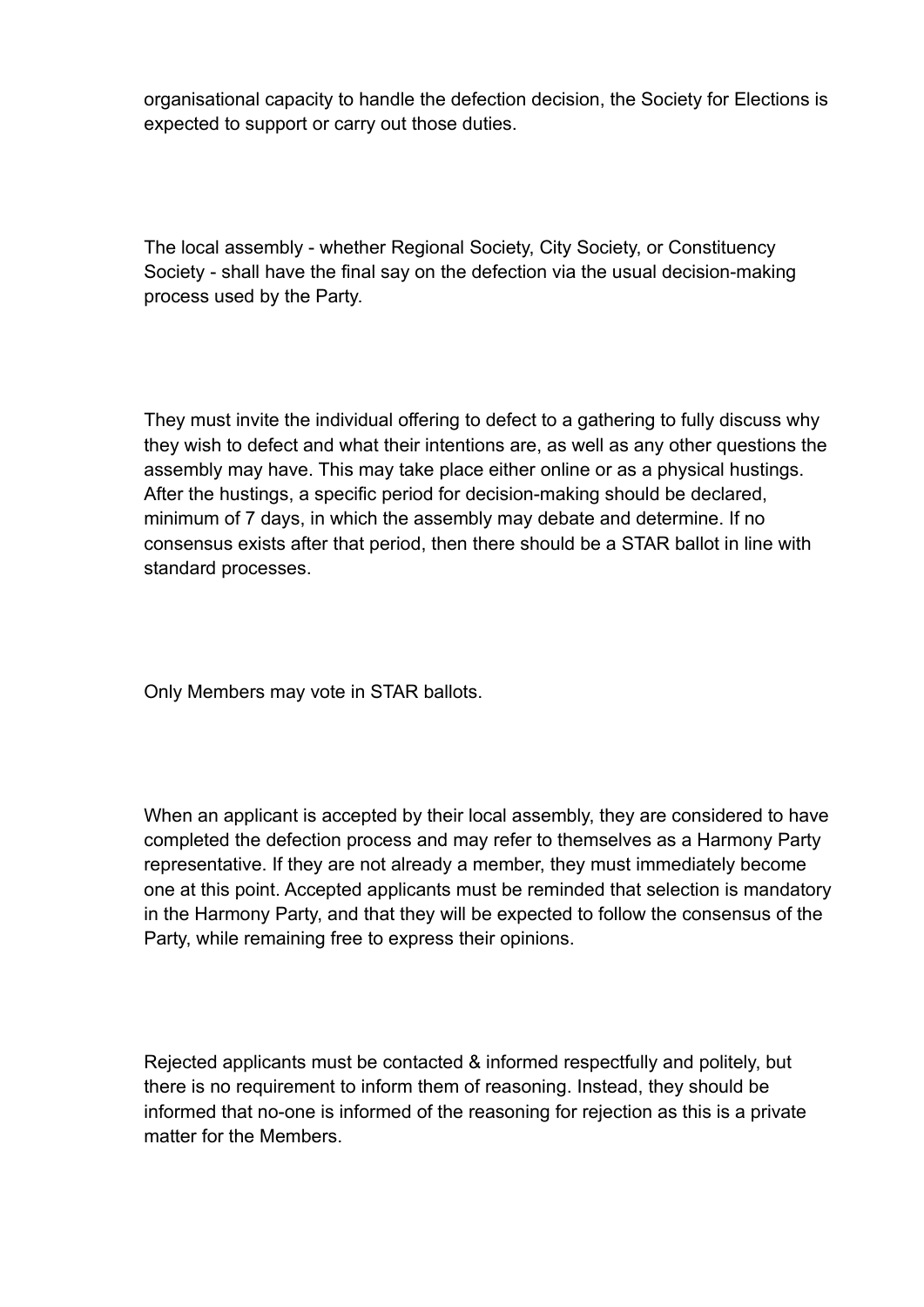Members are reminded that their conduct matters.

During a hustings to agree a defection, members must not ask questions inciting, supporting, or calling for:

- hate speech
- inciteful or aggressive speech
- or that risk creating undue negative discrimination
- or which endorse or perpetuate stereotypes

Participants must be held to the same standards. Anyone breaching these standards shall be subject to disciplinary review by the Committee for Resolutions, and should be prevented from further participating in the hustings - either physically or digitally.

#### **Annexe F: The Harmony Mutual Aid Fund**

The Mutual Aid Fund - in full known as the "Harmony Mutual Aid Fund", in shortform the "Harmony Fund", and by acronym, "HMAF" - shall source donations into a core fund, the use of which shall be mutual aid actions carried out by Harmony assemblies, as well as for funding those actions by non-members/participants which are democratically agreed by Harmony assemblies.

The broad goal of the fund shall be to improve, materially, conditions in communities across the country. The primary focus to achieve this goal will be mitigation of suffering; the bar for an action must be that suffering is alleviated by the action being undertaken.

If an action is deemed worthy but resources are unavailable, then the action must be considered only delayed, and it is the obligation of the Party and its assemblies to ensure the resources can be sourced to carry out the action deemed worthy.

The HMAF shall operate under dual oversight; decisions of "worthiness of action" belong to the Mutual Aid Society or whichever assembly may propose an action, but